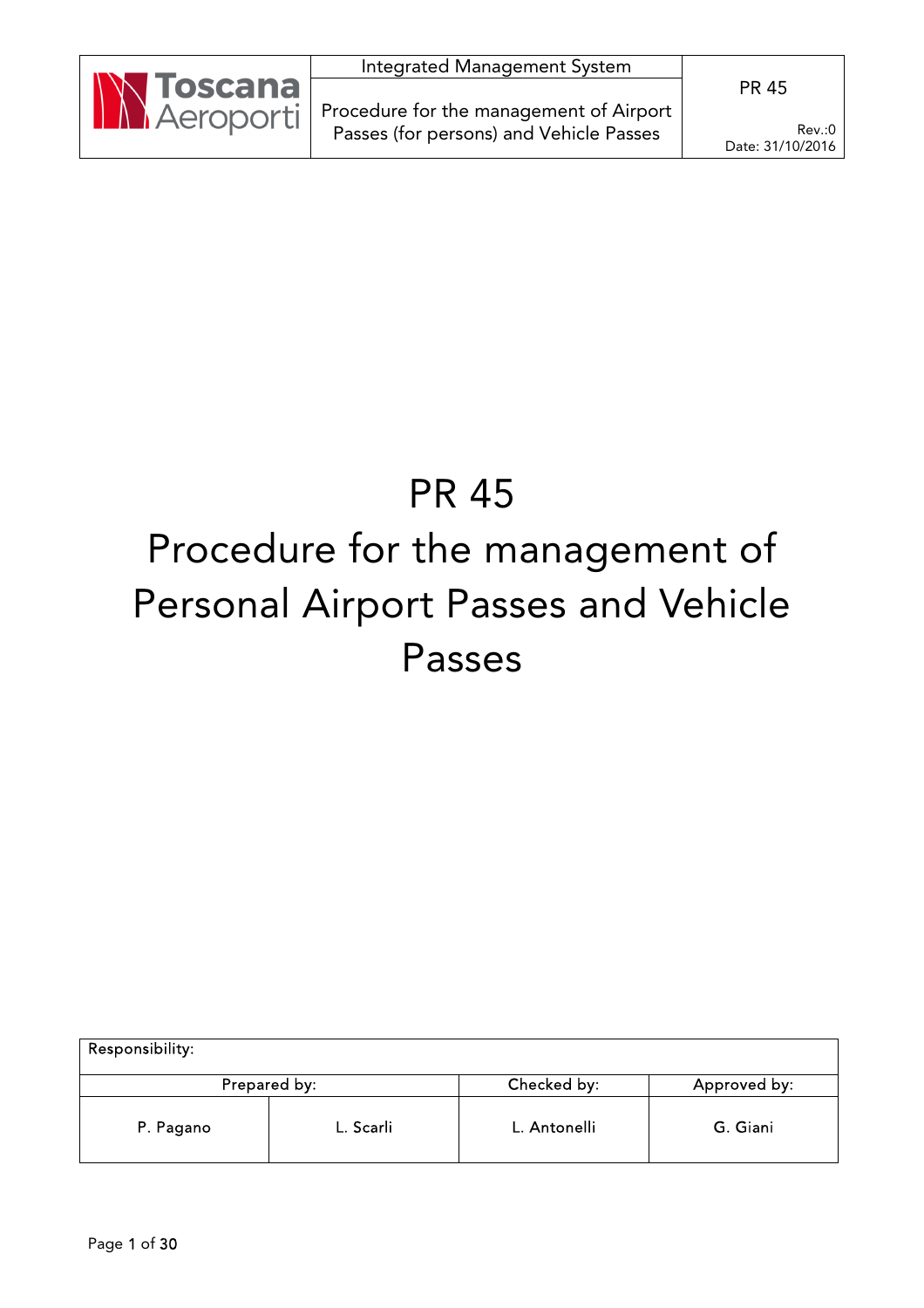

Procedure for the management of Airport Passes (for persons) and Vehicle Passes

Rev.:0 Date: 31/10/2016

### Objective:

To ensure that the creation of Personal Airport Passes (Aps - TIA) and Vehicle Passes (VPs) for the access of people and vehicles to the sterile and non-sterile areas of the Florence and Pisa airports is managed in compliance with the provisions laid down in the applicable airport security regulations.

#### Scope:

This procedure applies to the issuing and management of Personal Airport Passes and Vehicle Passes for the Florence and Pisa airports.

### Process Owner:

#### • Pisa:

- o Pass Office
- o Security Team Leader (STL Italian acronym "TLS")
- o Operations Team Leader (OTL Italian acronym "TLO")
- Florence:
	- o Pass Office
	- o Terminal Operations Supervisor (TOS)

#### Definitions:

«Operator»: person, organization or company that provides or offers services in the air transport industry.

«Entity»: any other person, organization or company not defined as an Operator.

«Prohibited items»: arms and weapons, explosives and other devices, items or dangerous/hazardous substances that could be used to illegally interfere with civil aviation operations and their related safety.

«Access control»: use of systems designed to prevent unauthorized persons or vehicles to access specified areas.

«Airside»: manoeuvring areas of an airport and its adjacent land and buildings or parts thereof, with restricted access.

«Landside»: parts of an airport and its adjacent land and buildings or parts thereof, not included in the definition of "Airside".

«Sterile or security-restricted area»: part of the Airside area controlled by access restrictions and where additional security measures are also adopted.

«Segregated Area»: an area separated from sterile areas with access control or, if it is a sterile area, separated from other sterile areas of the airport.

«Background Check»: documental control of the identity and personal history of an individual, including his/her criminal record, performed with the purpose of assessing his/her eligibility for unescorted access to security-restricted areas.

«Critical parts of sterile areas»: At least all the parts of an airport that can be accessed by departing passengers who have already gone through security checks, as well as the parts through which hold baggage can transit before departure after being checked or where said baggage can be stored, unless it is security protected baggage. Any aircraft, bus, baggage carriage or other means of transport or a boarding walkway are considered as parts of an airport.

«Competent Authority»: for all the points of the Regulation (EC) 300/2008 and del Regulation (EU) 185/2010 where the term — Competent Authorityll is to be intended as referred to the National Civil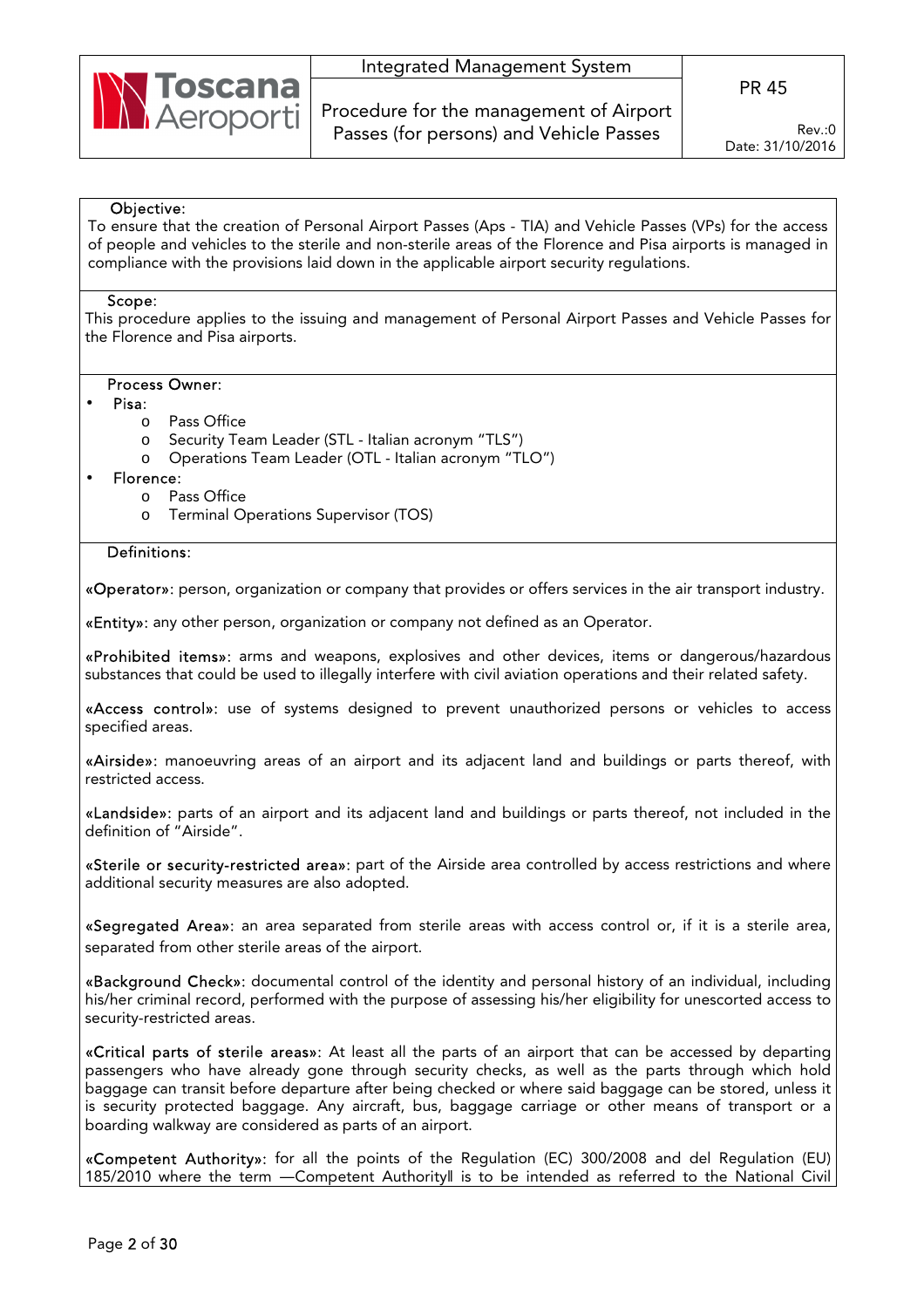

Aviation Authority "ENAC", as specified in DM (Ministerial Decree) 21/07/2009.

«Apron»: Aircraft parking areas.

«Manoeuvring area»: Part of the airport used for aircraft take-off, landing and ground movement, with the exclusion of the apron, namely: Runway, Connections, Taxiways and the related Obstacle-Free Zones.

«Movement Area»: It includes the aircraft manoeuvring area and the aprons.

«Airport Directorate»: Peripheral ENAC section, also responsible for issuing permits for accessing the internal areas of an airport.

«Security Manager»: Airport operator and contact for both the organization and any third party operating in the airport, who ensures that the Airport Safety Plan is implemented locally in compliance with national and European Community airport security regulations.

«Deputy Security Manager»: Airport role reporting to the Security Manager, directly responsible for the Pass Office that creates and issues airport access permits for people and vehicles.

«FLR Airport Duty Manager»: In the Florence airport, person acting as operating manager in charge for the Airport Operator, interfacing with the various operating functions and Public Bodies.

«FLR Terminal Operations Supervisor»: In the Florence airport, person in charge for the supervision of the implementation of security regulations in the airport area and the issuing of Visitor Passes when the FLR Pass Office is closed.

«FLR Ground Operations Supervisor»: In the Florence airport, person in charge for the supervision of the implementation of internal airport traffic regulations by all the parties enabled to drive or access the airport without an escort.

«PSA Security Team Leader»: In the Pisa airport, person in charge for the organization and supervision of the implementation of security checks on passengers, baggage, cargo and mail, and for the issuing of access permits when the PSA Pass Office is closed.

«PSA Operations Team Leader»: In the Pisa airport, person in charge for 24x7 operations in the Movement Area, also responsible for the issuing of access permits when the Pass Office is closed and the STL is absent.

«Personal Airport Pass (TIA)»: Personal document to be necessarily obtained to access airport areas

«Vehicle Pass (VP)»: Document to be necessarily obtained by drivers or owners to access airport areas with a vehicle.

«Airside Driving Certificate (ADC)»: Specific qualification required to drive vehicles in a specific area of the airport.

«RadioTelefony permit (RTL)»: Specific qualification to be obtained from the Airport Directorate by the personnel for radio communications with the TWR.

«Airport Operator»: According to the national legislation, Body in charge for the administration and management of the airport infrastructure, for the coordination and control of the activities of the different operators in an airport or system of airports.

«Security Company»: Company authorized to provide airport security services or other services, such as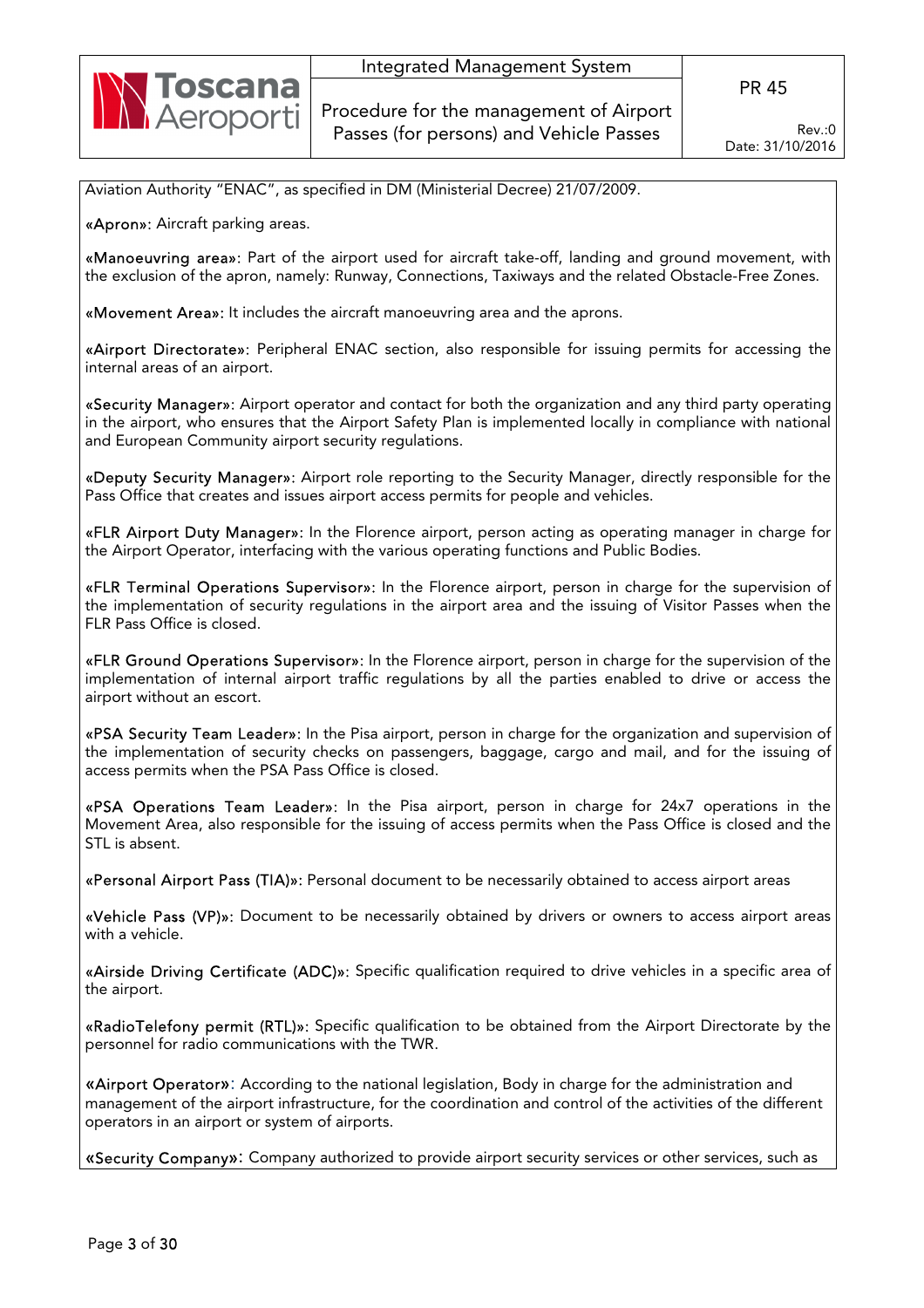

### Acronyms and abbreviations:

| <b>ADC</b>  | Airside Driving Certificate                                                                                   |
|-------------|---------------------------------------------------------------------------------------------------------------|
| <b>ADM</b>  | Airport Duty Manager (only in the Florence<br>airport)                                                        |
| <b>AMO</b>  | Apron Management Office (only in the Florence<br>airport)                                                     |
| <b>AD</b>   | <b>ENAC Airport Directorate</b>                                                                               |
| <b>ENAC</b> | Ente Nazionale Aviazione Civile (Italian Civil<br>Aviation Authority)                                         |
| <b>ENAV</b> | Ente Nazionale Assistenza al Volo (National<br>Board for Flight Assistance - only in the<br>Florence airport) |
| GOS         | Ground Operations Supervisor (only in the<br>Florence airport)                                                |
| <b>RTL</b>  | RadioTelephony                                                                                                |
| <b>SM</b>   | <b>Security Manager</b>                                                                                       |
| <b>DSM</b>  | <b>Deputy Security Manager</b>                                                                                |
| <b>AP</b>   | Personal Airport Pass                                                                                         |
| <b>TOS</b>  | Terminal Operations Supervisor (only in the<br>Florence airport)                                              |
| <b>STL</b>  | Security Team Leader (only in the Pisa airport)                                                               |
| <b>OTL</b>  | Operations Team Leader (only in the Pisa airport)                                                             |
| TWR         | <b>Control Tower</b>                                                                                          |
| FB          | Fire Brigade                                                                                                  |
| <b>SPPM</b> | Safety Protection and Prevention Manager                                                                      |

## Revisions:

This procedure cancels and supersedes procedure P46 for the Pisa airport, PROOP 10 of the Airport Manual for the Florence airport, PA FLR SEC 02-2015 – Escorted Access Passes – Regulations for the access of people and vehicles in the airport, and CS FLR SEC 70/2015 – "Management and issuing of Escorted Access Passes".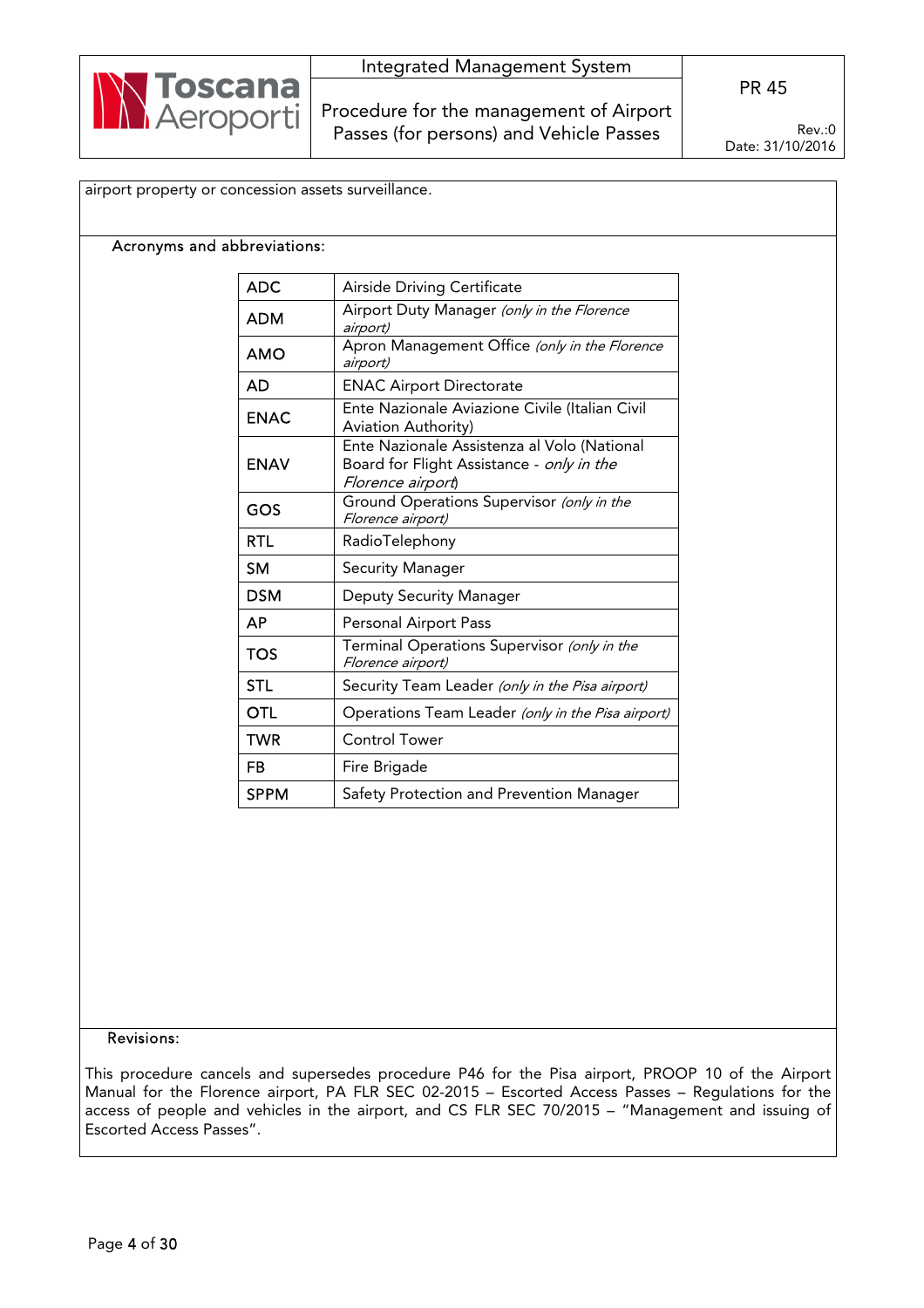

Procedure for the management of Airport Passes (for persons) and Vehicle Passes

Rev.:0 Date: 31/10/2016

#### References:

UNI EN ISO 9000/2005 UNI EN ISO 9004/2009 UNI EN ISO 9001/2008 UNI EN ISO 14001/2004 SA8000:2008; OHSAS 18001/2008. Reg. (UE) 300/2008 Reg. (UE) 1998/2015 Dec. (CE) 8005/2015 NSP (National Security Program) Amendment # 1 of 1 February 2016, Part and Part B Pisa Airport Safety Plan, Ed. 2 Rev. 0 of 09-May-2016 Florence Airport Safety Plan, Ed. 2 Rev. 0 of 08-Aug-2016 Pisa "G. Galilei" airport Regulations Florence "A. Vespucci" airport Regulations ENAC Orders for the Florence airport ENAC Orders for the Pisa airport ADF/ENAC Convention of 11-Feb-2003 for the management and development of the Florence Airport Procedures / Operating Instructions / Service Communication and Internal Communication of the Integrated Management System of the Pisa and Florence airports ENAC Memorandums on airport security Regulations for the Operation and Construction of Airports Road Traffic Regulations Navigation Regulations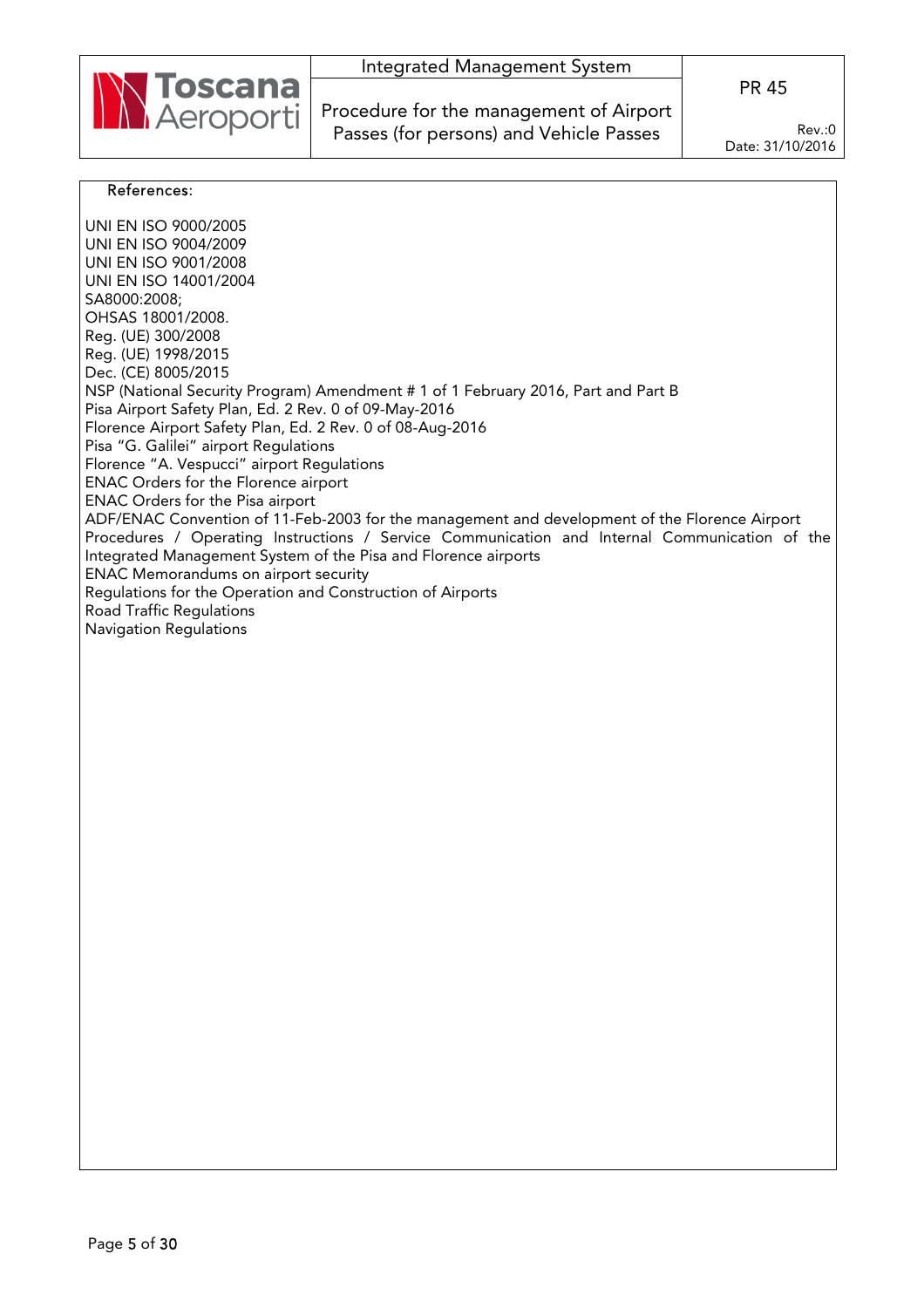

Procedure for the management of Airport Passes (for persons) and Vehicle Passes

PR 45

| Activity            | Responsibility | Operating content                                                                                                                                                                                                                                                                                                                                                                                                                                                                                                                                        | Doc. |
|---------------------|----------------|----------------------------------------------------------------------------------------------------------------------------------------------------------------------------------------------------------------------------------------------------------------------------------------------------------------------------------------------------------------------------------------------------------------------------------------------------------------------------------------------------------------------------------------------------------|------|
| General information |                | The activity of issuing Personal and Vehicle<br>Passes is managed by Toscana Aeroporti S.p.A.<br>through the Pass Office in both Pisa and Florence<br>airports.<br>Here are the contact details of both offices:<br>Pisa:<br>Opening times: Monday to Friday, excluding<br>$\bullet$<br>Sundays and holidays, from 08:30 to 17:00.<br>Telephone: 050-849538, 050-849610, 050-<br>$\bullet$<br>849604<br><i>Fax:</i> 050-916050<br>Ufficio.Permessi.PSA@toscana-<br>E-mail:                                                                               |      |
|                     |                | aeroporti.com<br>Florence:<br>Opening times: Monday to Friday, excluding<br>Sundays and holidays, from 08:00 to 18:00.<br>Telephone: 055-3061456, 055-3061227<br>٠<br>Fax: 055-3061701<br>E-mail:<br>Ufficio.Permessi.FLR@toscana-<br>aeroporti.com                                                                                                                                                                                                                                                                                                      |      |
|                     |                | APs and VPs are issued for a fee as described in<br>the following sections.<br>When an applicant has paid for an AP or VP (if<br>payment was not required in advance) and does<br>not collect it within thirty (30) days after the<br>request, the applicant will be charged the total<br>cost of the pass issuing procedure.                                                                                                                                                                                                                            |      |
|                     |                | An application may be submitted by any<br>individual who is operating in the airport on a<br>continuous basis as an employee of the following<br>entities: Public Bodies, Toscana Aeroporti,<br>Handlers, Carriers, Freight Forwarders, Sub-<br>Concessionaires, Aero Clubs and other entities<br>based in the airport.<br>Any other individual may request and obtain a<br>pass for specific needs, provided that they are<br>included in the categories specified in point<br>1.2.1.1 of Reg. 1998/2015 and in point 1.2.1.1.1<br>of the NSP - Part A. |      |
|                     |                | Any other individual or entity (e.g. Sub-<br>contractors) may apply for a pass only through<br>any of the individuals/entities listed above.<br>The owner of an AP or VP can use their badge<br>only during service times and for reasons related<br>to their professional role/task and must keep it<br>constantly visible even if the activity is carried out                                                                                                                                                                                          |      |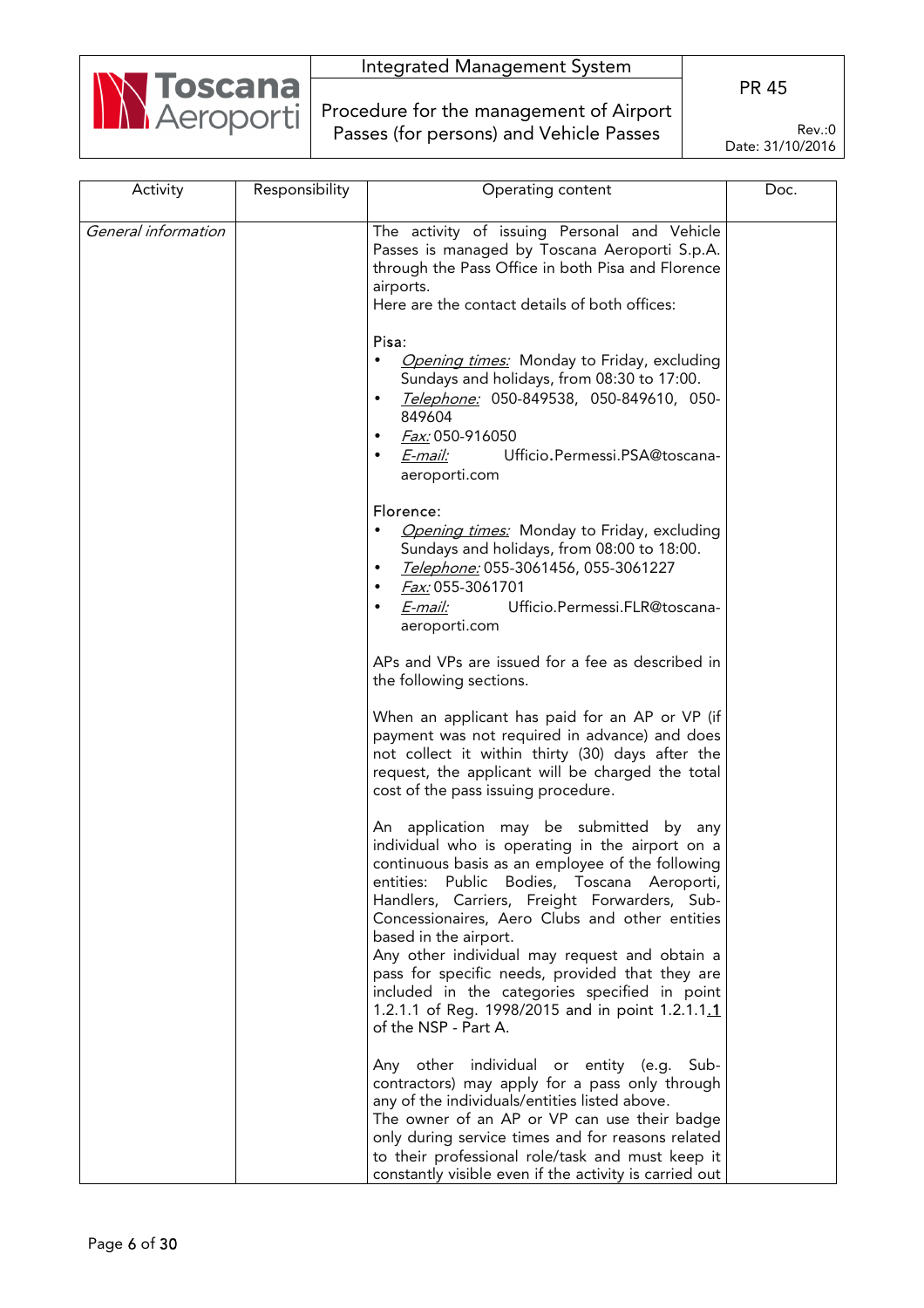|                                        |                  | Integrated Management System                                                                   |                  |
|----------------------------------------|------------------|------------------------------------------------------------------------------------------------|------------------|
| <b>N Toscana</b><br><b>N Aeroporti</b> |                  |                                                                                                | <b>PR 45</b>     |
|                                        |                  | Procedure for the management of Airport                                                        |                  |
|                                        |                  | Passes (for persons) and Vehicle Passes                                                        | Rev.:0           |
|                                        |                  |                                                                                                | Date: 31/10/2016 |
|                                        |                  |                                                                                                |                  |
|                                        |                  | exclusively in the non-sterile area.                                                           |                  |
|                                        |                  | APs and VPs can only be used in the airport for<br>which they have been issued.                |                  |
|                                        |                  | For no reason can a badge be given or                                                          |                  |
|                                        |                  | transferred to third parties.                                                                  |                  |
|                                        |                  | The owners of badges enabled to open doors                                                     |                  |
|                                        |                  | must make sure that said doors are closed after                                                |                  |
|                                        |                  | their passage or when not used and must check                                                  |                  |
|                                        |                  | that nobody has passed through the same door<br>after them.                                    |                  |
|                                        |                  |                                                                                                |                  |
|                                        |                  | The badge does not replace the identity<br>document.                                           |                  |
|                                        |                  | The owners of badges that enable to access                                                     |                  |
|                                        |                  | areas where the public is not authorized, such as                                              |                  |
|                                        |                  | equipment rooms, must make sure that all                                                       |                  |
|                                        |                  | entrances are closed after their passage or work                                               |                  |
|                                        |                  | activity to prevent any unauthorized person to<br>access the same places.                      |                  |
|                                        |                  |                                                                                                |                  |
|                                        |                  | All AP/VP owners may, at any time, be asked to                                                 |                  |
|                                        |                  | show their passes during their presence in the                                                 |                  |
|                                        |                  | area/s to which they have access by any<br>competent authority, Police Corps, other airport    |                  |
|                                        |                  | staff or any other party designated by TA.                                                     |                  |
|                                        |                  | AP/VP owners are required to return their                                                      |                  |
|                                        |                  | badges within five (5) days after the termination                                              |                  |
|                                        |                  | of the reason for their use.                                                                   |                  |
|                                        |                  | No application will be accepted if it does not                                                 |                  |
|                                        |                  | meet the requirements of this procedure.                                                       |                  |
| Personal information                   | Toscana          | The personal information provided for the                                                      |                  |
|                                        | Aeroporti S.p.A. | request of an AP or VP is processed by Toscana                                                 |                  |
|                                        |                  | Aeroporti S.P.A.                                                                               |                  |
|                                        |                  | Pursuant to art. 13 of Legislative Decree no.<br>196/03, we hereby provide the following       |                  |
|                                        |                  | information:                                                                                   |                  |
|                                        |                  | 1. Purpose                                                                                     |                  |
|                                        |                  | Personal information is processed for the issuing                                              |                  |
|                                        |                  | of temporary and permanent passes required to                                                  |                  |
|                                        |                  | access airport areas, as specified by the Airport<br>Director with a specific order.           |                  |
|                                        |                  | 2. Processing methods                                                                          |                  |
|                                        |                  | The personal information submitted is processed                                                |                  |
|                                        |                  | by the personnel and managers designated for                                                   |                  |
|                                        |                  | the task by Toscana Aeroporti SpA by using                                                     |                  |
|                                        |                  | paper and computer tools in strict compliance<br>with the purposes described above and, in any |                  |
|                                        |                  | case, by using instruments allowing for an                                                     |                  |
|                                        |                  | appropriate protection of its safety and                                                       |                  |
|                                        |                  | confidentiality.                                                                               |                  |
|                                        |                  | 3. Communication and disclosure of                                                             |                  |

٦

ľ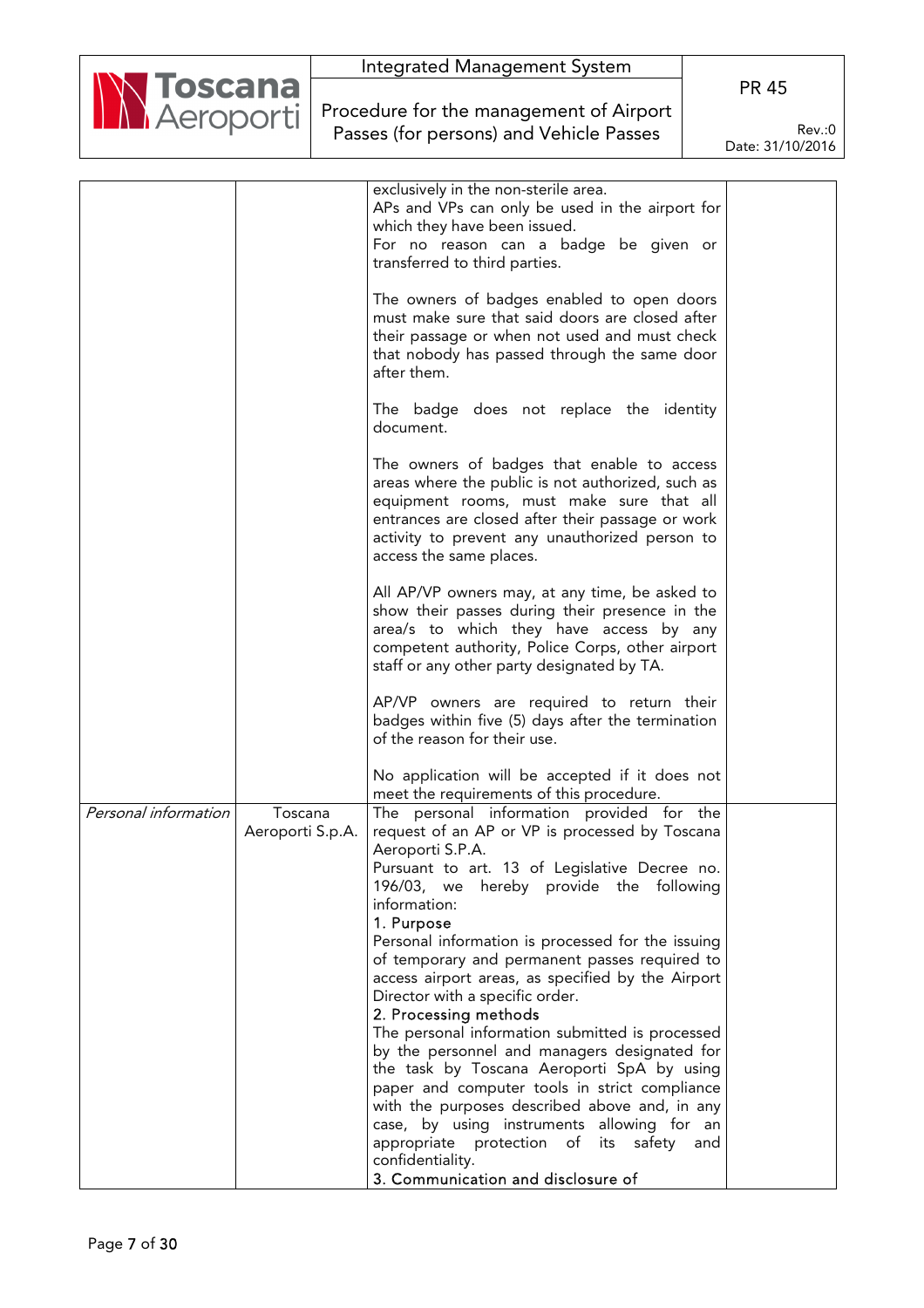

Procedure for the management of Airport Passes (for persons) and Vehicle Passes

PR 45

| information                                              |  |
|----------------------------------------------------------|--|
| Personal information is communicated for the             |  |
| purposes described in point 1 to the following           |  |
| categories of entity: Airport Border Police Office,      |  |
| Airport Directorate. Personal information will not       |  |
| be disclosed.                                            |  |
| Reason why personal information<br>4.<br><b>is</b>       |  |
| requested and consequences in case of non-               |  |
| provision                                                |  |
| Personal information is required because it is           |  |
| relevant and necessary to issue a permit or              |  |
| Personal Airport Pass. This does not require a           |  |
| consent from its owner because it is provided in         |  |
| compliance with a legal obligation (art. 24, letter      |  |
| a) of Leg. Dec. no. 196/03).                             |  |
| 5. Rights of the party concerned                         |  |
| 1) The party concerned has the right to obtain           |  |
| confirmation of the existence (or not) of personal       |  |
| information concerning them, even if not yet             |  |
| stored, and of their communication in an                 |  |
| intelligible form.                                       |  |
| 2) Pursuant to art. 7 of Leg. Dec. no. 196/03, the       |  |
| party concerned has the right to obtain indication       |  |
| of:                                                      |  |
| a) the origin of the personal information;               |  |
| b) the purposes and methods of the                       |  |
| processing;                                              |  |
| c) the logic applied in case of processing with          |  |
| the help of instruments;                                 |  |
| d) the identification details of the Owner,              |  |
| Managers and Designated<br>Representatives,              |  |
| pursuant to art. 5, paragraph 2, of Leg. Dec.            |  |
| 196/2003;                                                |  |
| e) the individuals/entities or categories thereof        |  |
| to whom their personal information may be                |  |
| communicated or who might receive it as                  |  |
| designated representatives in the territory of the       |  |
| State, managers or designated persons.                   |  |
| 3) The party concerned also has the right to             |  |
| obtain:                                                  |  |
| a) that his/her information<br>updated,<br>be            |  |
| corrected<br>or.<br>if<br>there<br>is<br>interest,<br>an |  |
| supplemented;                                            |  |
| b) that his/her information be deleted,                  |  |
| transformed into an anonymous format or                  |  |
| blocked because processed not in compliance              |  |
| with the law, including any information that is not      |  |
| to be compulsorily stored in connection with the         |  |
| purposes for which the information has been              |  |
| collected or subsequently processed;                     |  |
| c) a certification that the individuals/entities         |  |
| receiving said information have been informed of         |  |
| the operations described in letters a) and b)            |  |
| above, including their content, except for the           |  |
| case when said fulfilment is impossible or requires      |  |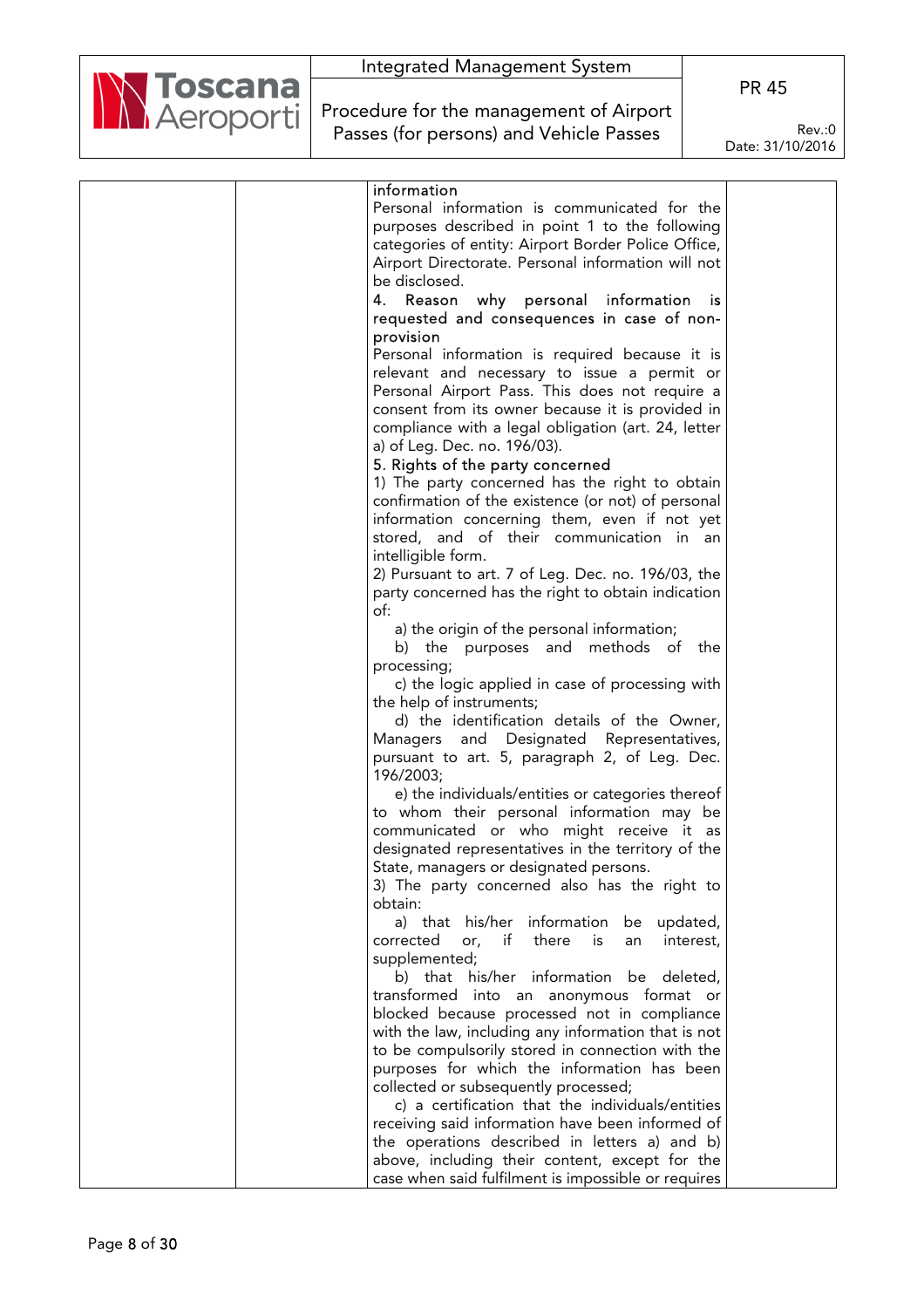| <b>N Toscana</b> | Integrated Management System                                                       | <b>PR 45</b>               |
|------------------|------------------------------------------------------------------------------------|----------------------------|
|                  | Procedure for the management of Airport<br>Passes (for persons) and Vehicle Passes | Rev.:0<br>Date: 31/10/2016 |
|                  |                                                                                    |                            |

|                    |             | the use of clearly disproportionate means with        |  |
|--------------------|-------------|-------------------------------------------------------|--|
|                    |             | respect to the right to be protected.                 |  |
|                    |             | 4) Finally, the party concerned also has the right    |  |
|                    |             | to oppose, either wholly or in part:                  |  |
|                    |             | a) for<br>legitimate<br>against<br>the<br>reasons,    |  |
|                    |             | of their<br>personal information,<br>processing       |  |
|                    |             | provided that they are relevant to the purpose of     |  |
|                    |             | the collection;                                       |  |
|                    |             |                                                       |  |
|                    |             | b) against the processing of their personal           |  |
|                    |             | information for promotional or advertising or         |  |
|                    |             | direct sale purposes aimed at conducting market       |  |
|                    |             | surveys or for commercial communication.              |  |
|                    |             | 6. Owner and person in charge for the                 |  |
|                    |             | personal information processing method                |  |
|                    |             | The owner and person in charge for the personal       |  |
|                    |             | information processing method is Toscana              |  |
|                    |             | S.p.A., with registered address in<br>Aeroporti       |  |
|                    |             | Florence - Via del Termine, 11                        |  |
| People's access to | Pass Office | Access to sterile critical area is strictly forbidden |  |
| sterile areas      | <b>STL</b>  | to anybody without a "Legitimate Reason" to           |  |
|                    | <b>OTL</b>  | access them, whether it is for travelling, working,   |  |
| Legitimate Reason  | <b>TOS</b>  | training,<br>information/education<br>reasons         |  |
|                    |             | associated with operations requiring access to        |  |
|                    |             | areas, in compliance with<br>regulated<br>the         |  |
|                    |             | guidelines specified in the NSP at point 1.2.1.1.1.   |  |
|                    |             | more specifically:                                    |  |
|                    |             | a) travelling is associated to boarding<br>as         |  |
|                    |             | passenger, escort or crew on a flight scheduled       |  |
|                    |             | to depart from that airport in the hours following    |  |
|                    |             | access to the sterile area;                           |  |
|                    |             | b) work refers to any activity a person is expected   |  |
|                    |             | to carry out in the areas to be accessed and in       |  |
|                    |             | the period of access, which includes, for example,    |  |
|                    |             | the tasks of emergency services and contractors       |  |
|                    |             | or inspection tasks regarding public institutional    |  |
|                    |             | activities;                                           |  |
|                    |             | c) training refers to any activity associated with    |  |
|                    |             | tasks carried out or to be carried out in the future  |  |
|                    |             | within said areas once the training period has        |  |
|                    |             | been completed, therefore access to said areas is     |  |
|                    |             | necessary for the purpose of becoming familiar        |  |
|                    |             | with those areas or the activities carried out        |  |
|                    |             | therein;                                              |  |
|                    |             | d) information/education includes the escorted        |  |
|                    |             | visits of visitors who need to acquire knowledge      |  |
|                    |             | or understand airport activities for any specific     |  |
|                    |             | reason, such as people working<br>the<br>in           |  |
|                    |             | development and preparation of civil aviation         |  |
|                    |             | regulations, who must necessarily observe the         |  |
|                    |             | airport environment. This category also includes      |  |
|                    |             | school visits and tourist and similar initiatives     |  |
|                    |             | organized by the Airport Operator based on a          |  |
|                    |             | previous approval obtained from the competent         |  |
|                    |             | Authority.                                            |  |
|                    |             |                                                       |  |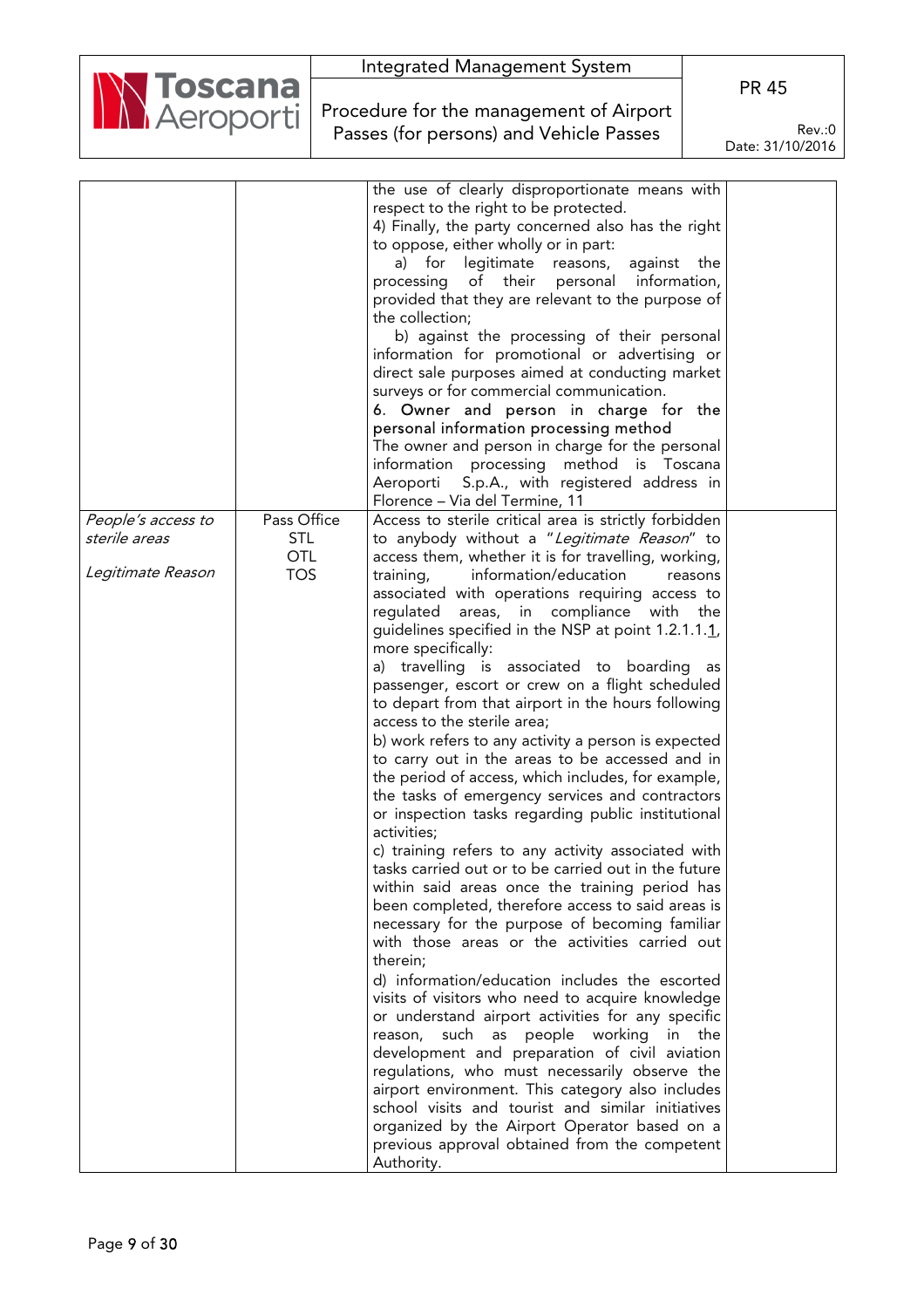| Integrated Management System                       |                            |
|----------------------------------------------------|----------------------------|
|                                                    | <b>PR 45</b>               |
| Marcoporti Procedure for the management of Airport |                            |
| Passes (for persons) and Vehicle Passes            | Rev: 0<br>Data: 31/10/2016 |

Date: 31/10/2016

| Personal Access<br>Pass (AP) | Pass Office | $\checkmark$<br>$\checkmark$<br>AP#<br>$\checkmark$<br>$\checkmark$<br>below:<br>Colour<br>Red<br>Green<br>Blue<br>Yellow<br>Orange<br>numbers: | The AP (TIA) is a pass with a maximum validity of<br>five (5) years, which is issued in the form of a<br>badge showing the following details:<br>Owner's picture<br>Authorized areas<br>End of validity<br>$\checkmark$ RTL (for anybody holding one)<br>$\checkmark$ ADC (for anybody holding one)<br>$\checkmark$ Category for the introduction<br>of<br>prohibited items in the sterile area<br>$\checkmark$ Owner's personal details (rear)<br>Employer or identifying entity (rear)<br>The AP authorizes his/her Owner to access<br>exclusively the areas of the airport where he or<br>she is going to perform his/her working activity<br>and for the time strictly required for the purpose.<br>Each area is identified by a coloured band on a<br>white background, as specified in the table<br>Access areas<br>All areas<br>Airside<br>External<br>and<br>internal<br>accesses<br>Internal Airside<br>Non-sterile areas<br>Diplomats<br>The area or areas for which the Owner of the AP<br>is being granted the access right are also<br>identified by using one or more of the following |  |
|------------------------------|-------------|-------------------------------------------------------------------------------------------------------------------------------------------------|------------------------------------------------------------------------------------------------------------------------------------------------------------------------------------------------------------------------------------------------------------------------------------------------------------------------------------------------------------------------------------------------------------------------------------------------------------------------------------------------------------------------------------------------------------------------------------------------------------------------------------------------------------------------------------------------------------------------------------------------------------------------------------------------------------------------------------------------------------------------------------------------------------------------------------------------------------------------------------------------------------------------------------------------------------------------------------------------------|--|
|                              |             |                                                                                                                                                 |                                                                                                                                                                                                                                                                                                                                                                                                                                                                                                                                                                                                                                                                                                                                                                                                                                                                                                                                                                                                                                                                                                      |  |
|                              |             | #                                                                                                                                               | Access areas                                                                                                                                                                                                                                                                                                                                                                                                                                                                                                                                                                                                                                                                                                                                                                                                                                                                                                                                                                                                                                                                                         |  |
|                              |             | $\overline{2}$                                                                                                                                  | All areas<br>Internal area or areas of the<br>critical parts, with the exception<br>of the areas included in number<br>3 below                                                                                                                                                                                                                                                                                                                                                                                                                                                                                                                                                                                                                                                                                                                                                                                                                                                                                                                                                                       |  |
|                              |             | 3                                                                                                                                               | Baggage handling areas                                                                                                                                                                                                                                                                                                                                                                                                                                                                                                                                                                                                                                                                                                                                                                                                                                                                                                                                                                                                                                                                               |  |
|                              |             | $\overline{4}$                                                                                                                                  | Cargo areas                                                                                                                                                                                                                                                                                                                                                                                                                                                                                                                                                                                                                                                                                                                                                                                                                                                                                                                                                                                                                                                                                          |  |
|                              |             | $\overline{5}$                                                                                                                                  | Aircraft and vicinity                                                                                                                                                                                                                                                                                                                                                                                                                                                                                                                                                                                                                                                                                                                                                                                                                                                                                                                                                                                                                                                                                |  |
|                              |             | $\overline{6}$<br>$\overline{7}$                                                                                                                | Aprons<br>Manoeuvring Area                                                                                                                                                                                                                                                                                                                                                                                                                                                                                                                                                                                                                                                                                                                                                                                                                                                                                                                                                                                                                                                                           |  |
|                              |             |                                                                                                                                                 | After the introduction of amendments to the<br>Regulations EU 1998/2015, incorporated in NSP                                                                                                                                                                                                                                                                                                                                                                                                                                                                                                                                                                                                                                                                                                                                                                                                                                                                                                                                                                                                         |  |
|                              |             |                                                                                                                                                 | Amendment 1 of 01-Feb-2016, the airport staff is                                                                                                                                                                                                                                                                                                                                                                                                                                                                                                                                                                                                                                                                                                                                                                                                                                                                                                                                                                                                                                                     |  |
|                              |             |                                                                                                                                                 | authorized to introduce in the sterile area the                                                                                                                                                                                                                                                                                                                                                                                                                                                                                                                                                                                                                                                                                                                                                                                                                                                                                                                                                                                                                                                      |  |
|                              |             |                                                                                                                                                 | items described in letters c), d) and e) of<br>Appendix 4-C of said Reg. EU 1998/2015, more                                                                                                                                                                                                                                                                                                                                                                                                                                                                                                                                                                                                                                                                                                                                                                                                                                                                                                                                                                                                          |  |
|                              |             |                                                                                                                                                 |                                                                                                                                                                                                                                                                                                                                                                                                                                                                                                                                                                                                                                                                                                                                                                                                                                                                                                                                                                                                                                                                                                      |  |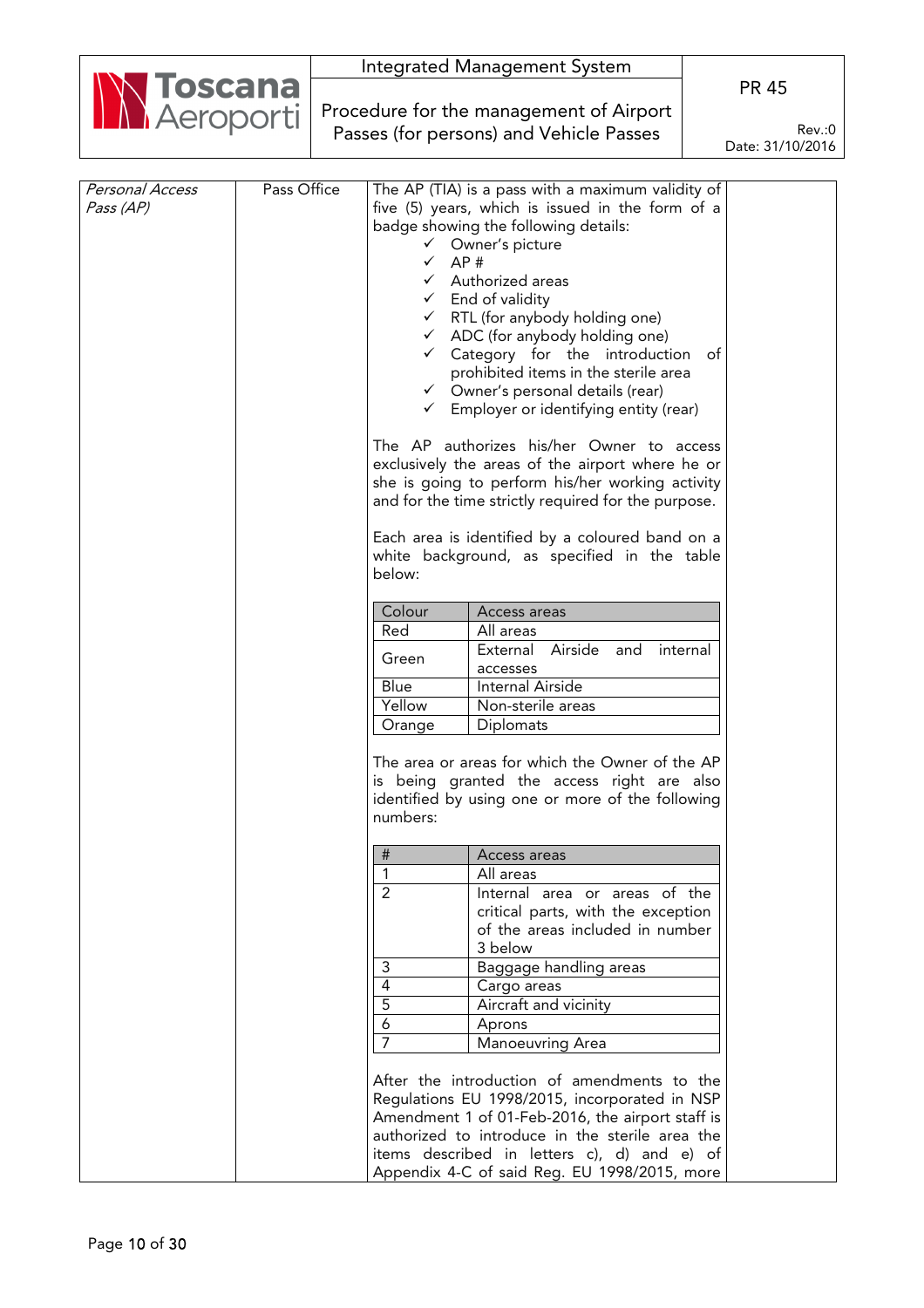

Procedure for the management of Airport Passes (for persons) and Vehicle Passes

| specifically:                                                                                                                                                                                                                                                                                                                                                                                                                                                                                           |  |
|---------------------------------------------------------------------------------------------------------------------------------------------------------------------------------------------------------------------------------------------------------------------------------------------------------------------------------------------------------------------------------------------------------------------------------------------------------------------------------------------------------|--|
| c) Objects with a sharp point or sharp edge                                                                                                                                                                                                                                                                                                                                                                                                                                                             |  |
| Objects provided with a sharp point or a sharp<br>edge capable of being used to cause serious<br>injury, including:<br>items designed for chopping, such as<br>axes, hatchets and cleavers;<br>ice axes and ice picks;<br>razor blades;<br>box cutters;<br>$\bullet$<br>knives with blades of more than 6 cm;<br>$\bullet$<br>scissors with blades of more than 6 cm as<br>$\bullet$<br>measured from the fulcrum;<br>martial arts equipment with a sharp point<br>or sharp edge;<br>swords and sabres; |  |
|                                                                                                                                                                                                                                                                                                                                                                                                                                                                                                         |  |
| d) Workmen's tools                                                                                                                                                                                                                                                                                                                                                                                                                                                                                      |  |
| Tools capable of being used either to cause<br>serious injury or to threaten the safety of aircraft,<br>including:<br>crowbars;<br>$\bullet$<br>drills and drill bits, including cordless<br>$\bullet$<br>portable power drills;<br>tools with a blade or a shaft of more than<br>6 cm capable of use as a weapon, such as<br>screwdrivers and chisels;<br>saws, including cordless portable power<br>$\bullet$<br>saws;<br>blowtorches;<br>$\bullet$<br>bolt guns and nail guns;                       |  |
| e) Blunt instruments                                                                                                                                                                                                                                                                                                                                                                                                                                                                                    |  |
| objects capable of being used to cause serious<br>injury when used to hit, including:<br>baseball and softball bats;<br>clubs and batons, such as billy clubs,<br>blackjacks and night sticks;<br>martial arts equipment.<br>The staff is, in any case, liable to keep said items<br>during their entire stay in sterile areas in order to<br>prevent unauthorized people from getting hold<br>of them.<br>The items listed in Appendix 1-A of Reg. UE                                                  |  |
| 1998/2015, instead, remain prohibited in sterile<br>areas, namely:                                                                                                                                                                                                                                                                                                                                                                                                                                      |  |
| a) Guns, firearms and other devices that<br>discharge projectiles                                                                                                                                                                                                                                                                                                                                                                                                                                       |  |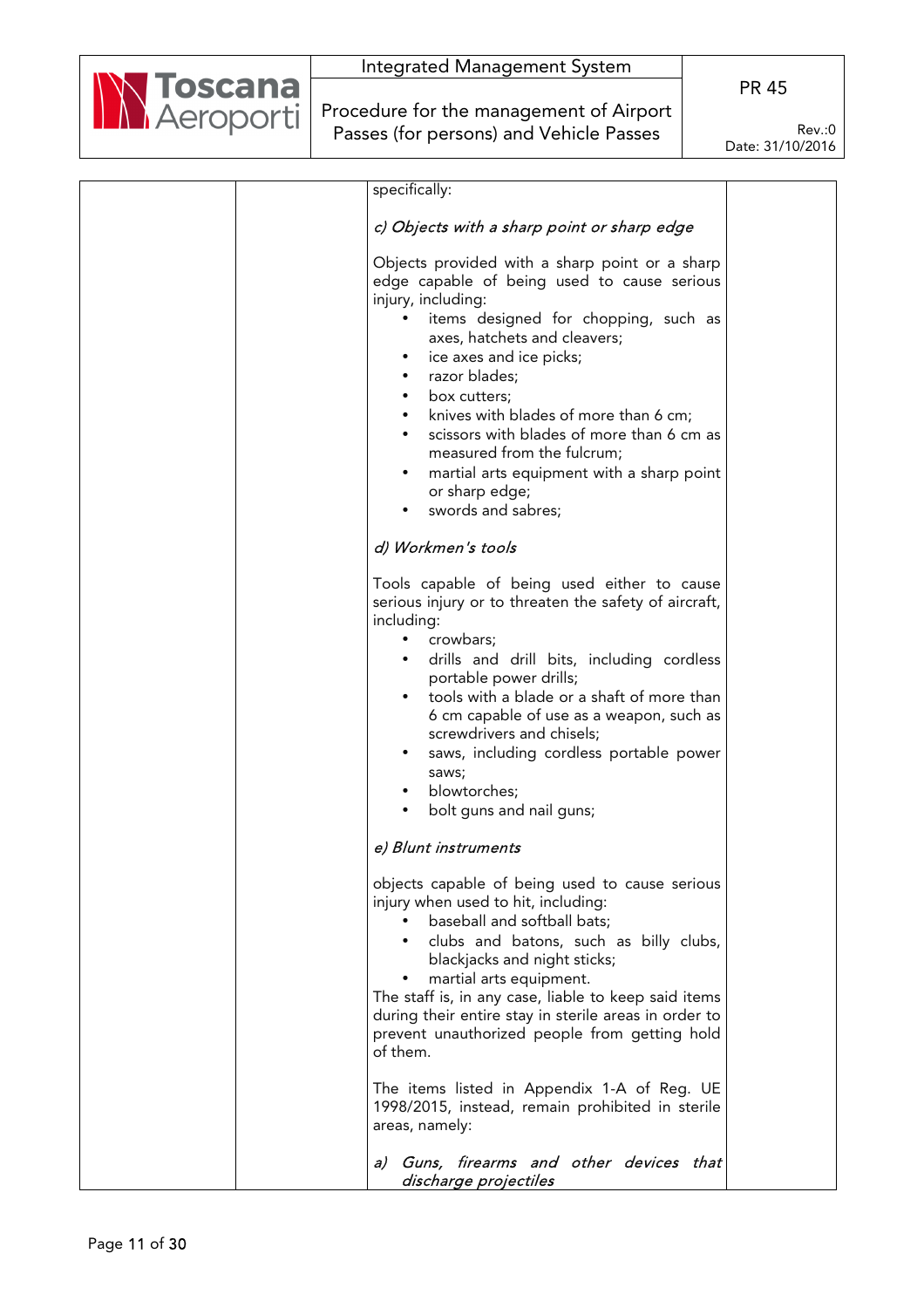

Procedure for the management of Airport Passes (for persons) and Vehicle Passes

PR 45

| devices capable, or appearing capable, of being        |  |
|--------------------------------------------------------|--|
| used to cause serious injury by discharging a          |  |
| projectile, including:                                 |  |
| firearms of all types, such as pistols,<br>$\bullet$   |  |
| revolvers, rifles, shotguns;                           |  |
| toy guns, replicas and imitation firearms<br>$\bullet$ |  |
| capable of being mistaken for real                     |  |
| weapons;                                               |  |
|                                                        |  |
| component parts of firearms, excluding                 |  |
| telescopic sights;                                     |  |
| compressed air and CO2 guns, such as                   |  |
| pistols, pellet guns, rifles and ball bearing          |  |
| guns;                                                  |  |
| signal flare pistols and starter pistols;<br>$\bullet$ |  |
| bows, cross bows and arrows;                           |  |
| harpoon guns and spear guns;                           |  |
|                                                        |  |
| slingshots and catapults;                              |  |
|                                                        |  |
| b) Stunning devices                                    |  |
|                                                        |  |
| specifically to<br>devices designed<br>stun<br>or      |  |
| immobilise, including:                                 |  |
| devices for shocking, such as stun guns,<br>$\bullet$  |  |
| tasers and stun batons;                                |  |
| animal stunners and animal killers;                    |  |
| disabling and incapacitating chemicals,<br>$\bullet$   |  |
| gases and sprays, such as mace, pepper                 |  |
| sprays, capsicum sprays, tear gas, acid                |  |
| sprays and animal repellent sprays;                    |  |
|                                                        |  |
| Explosives and incendiary substances and<br>C)         |  |
| devices                                                |  |
|                                                        |  |
|                                                        |  |
| explosives and incendiary substances and devices       |  |
| capable, or appearing capable, of being used to        |  |
| cause serious injury or to pose a threat to the        |  |
| safety of aircraft, including:                         |  |
| ammunition;                                            |  |
| blasting caps;                                         |  |
| detonators and fuses;                                  |  |
| replica or imitation explosive devices;                |  |
| mines, grenades and other explosive                    |  |
| military stores;                                       |  |
|                                                        |  |
| fireworks and other pyrotechnics;                      |  |
| smoke-generating canisters and smoke-                  |  |
| generating cartridges;                                 |  |
| dynamite,<br>gunpowder<br>plastic<br>and               |  |
| explosives.                                            |  |
|                                                        |  |
| d) Any other item capable of being used to             |  |
| cause serious injury and that are not                  |  |
| usually used in sterile areas, such as martial         |  |
| arts equipment, swords, sabres, etc.                   |  |
|                                                        |  |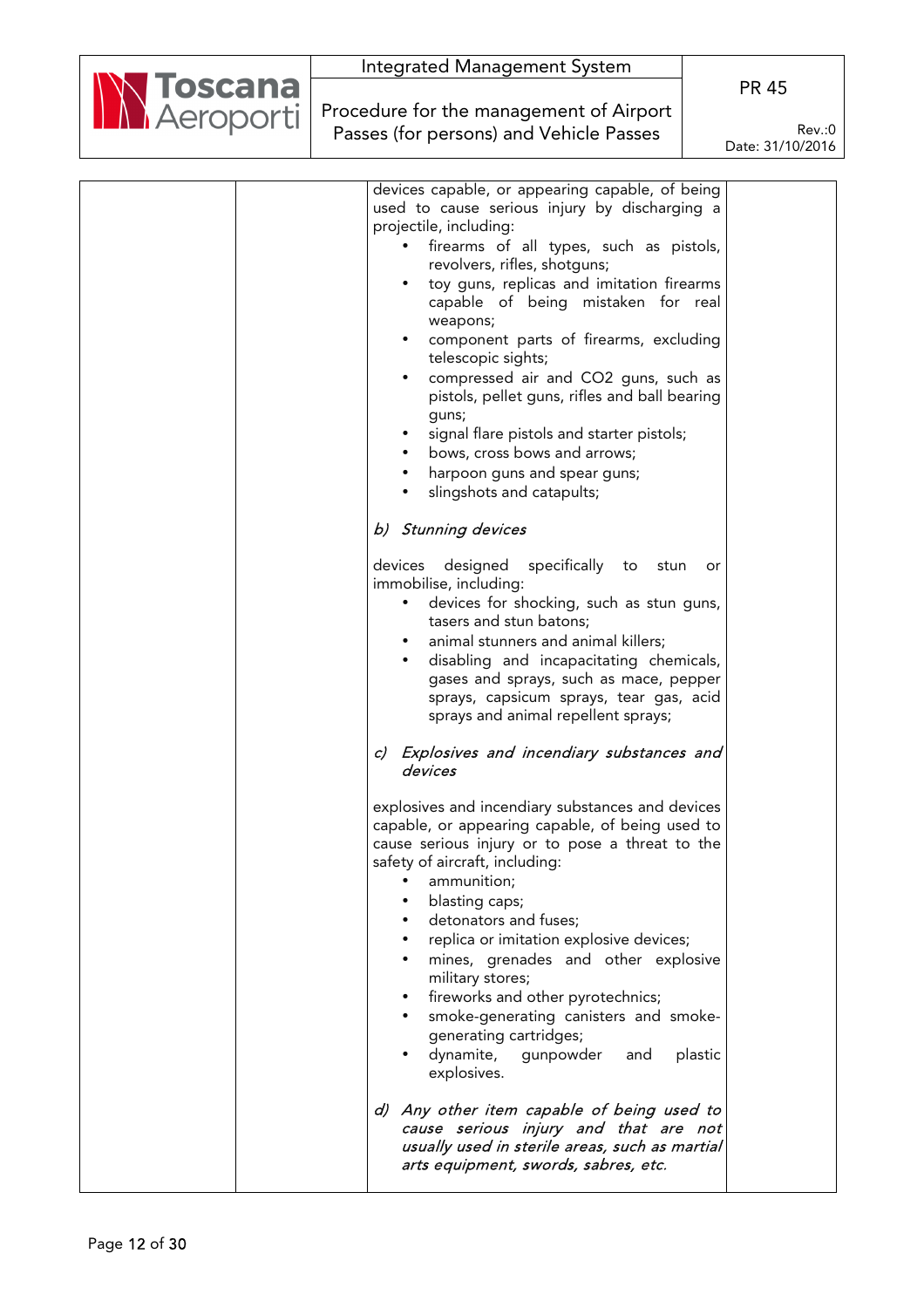|                                        |                           |                                         | Integrated Management System                                                                       |                  |
|----------------------------------------|---------------------------|-----------------------------------------|----------------------------------------------------------------------------------------------------|------------------|
| <b>N Toscana</b><br><b>N</b> Aeroporti |                           |                                         |                                                                                                    | <b>PR 45</b>     |
|                                        |                           | Procedure for the management of Airport |                                                                                                    |                  |
|                                        |                           | Passes (for persons) and Vehicle Passes |                                                                                                    | Rev.:0           |
|                                        |                           |                                         |                                                                                                    | Date: 31/10/2016 |
|                                        |                           |                                         | The above-mentioned security airport regulations                                                   |                  |
|                                        |                           |                                         | establish exceptions for the transport in sterile                                                  |                  |
|                                        |                           |                                         | areas of the prohibited items listed in Appendix                                                   |                  |
|                                        |                           |                                         | 1-A for the following categories of subjects:                                                      |                  |
|                                        |                           |                                         |                                                                                                    |                  |
|                                        |                           |                                         | Police Corps (on duty in the airport, escorts,<br>a)<br>etc.), to the limited extent of the outfit |                  |
|                                        |                           |                                         | required by the Law for the service carried                                                        |                  |
|                                        |                           |                                         | out in the airport;                                                                                |                  |
|                                        |                           |                                         | b) Airport Operator's personnel qualified as                                                       |                  |
|                                        |                           |                                         | Private Police (Italian acronym "GPG") hired<br>to watch and patrol the airport or, based on       |                  |
|                                        |                           |                                         | risk assessment, occasionally to guard access                                                      |                  |
|                                        |                           |                                         | gates (e.g. entrance of construction sites),                                                       |                  |
|                                        |                           |                                         | where the presence of Police Corps is not                                                          |                  |
|                                        |                           |                                         | guaranteed and to the limited extent of the<br>outfit required for that service;                   |                  |
|                                        |                           |                                         | ENAC inspection personnel conducting (overt<br>C)                                                  |                  |
|                                        |                           |                                         | and covert) testing activities on the security                                                     |                  |
|                                        |                           |                                         | check personnel, to the limited extent of the                                                      |                  |
|                                        |                           |                                         | items required for the conduction of said<br>inspections;                                          |                  |
|                                        |                           |                                         | d) ENAC-certified instructors and trainers, to                                                     |                  |
|                                        |                           |                                         | the limited extent of the items required for                                                       |                  |
|                                        |                           |                                         | the conduction of training activities can be                                                       |                  |
|                                        |                           |                                         | authorized to enter sterile areas with replicas<br>of arms and explosives.                         |                  |
|                                        |                           |                                         |                                                                                                    |                  |
|                                        |                           |                                         | In Florence and Pisa airports, considering that the                                                |                  |
|                                        |                           |                                         | Guard and Patrol activities in sterile areas is                                                    |                  |
|                                        |                           |                                         | carried out by unarmed personnel, the Private<br>Guards ("GPGs") described in point 2 above are    |                  |
|                                        |                           |                                         | not authorized to introduce the Prohibited Items                                                   |                  |
|                                        |                           |                                         | specified in Appendix 1-A of Reg. (EU) 1998/2015                                                   |                  |
|                                        |                           |                                         | in sterile areas.                                                                                  |                  |
|                                        |                           |                                         | The Airport Pass exhibited by people authorized                                                    |                  |
|                                        |                           |                                         | to carry Prohibited Items must bear the acronym                                                    |                  |
|                                        |                           |                                         | referring to their specific category - a), b), c), or                                              |                  |
|                                        |                           |                                         | d).                                                                                                |                  |
| Personal Access<br>Pass (AP-TIA)       | Pass Office<br><b>STL</b> |                                         | Airport Pass (AP-TIA)<br>Passes authorizing anybody to enter the airport                           |                  |
|                                        | <b>OTL</b>                |                                         | are issued by the Pass Office of Toscana                                                           |                  |
| How to obtain a                        | <b>TOS</b>                |                                         | Aeroporti in Pisa and Florence, which is open at                                                   |                  |
| pass                                   |                           |                                         | the times specified in the section entitled                                                        |                  |
|                                        |                           |                                         | "General information", after submitting a specific                                                 | Ann. 1A (PSA)    |
|                                        |                           |                                         | request by filling the Airport Pass Request Form"<br>with the following documentation enclosed:    | Ann. 1B (FLR)    |
|                                        |                           |                                         | photocopy of a valid and legible identity<br>✓                                                     |                  |
|                                        |                           |                                         | document with the face of the owner                                                                |                  |
|                                        |                           |                                         | clearly visible;<br>$\checkmark$                                                                   |                  |
|                                        |                           |                                         | photocopy of the passport and residence<br>permit for non-EU applicants;                           |                  |
|                                        |                           |                                         | for requests of an AP with a red, green or<br>✓                                                    |                  |
|                                        |                           |                                         | blue band, a certification of attendance,                                                          |                  |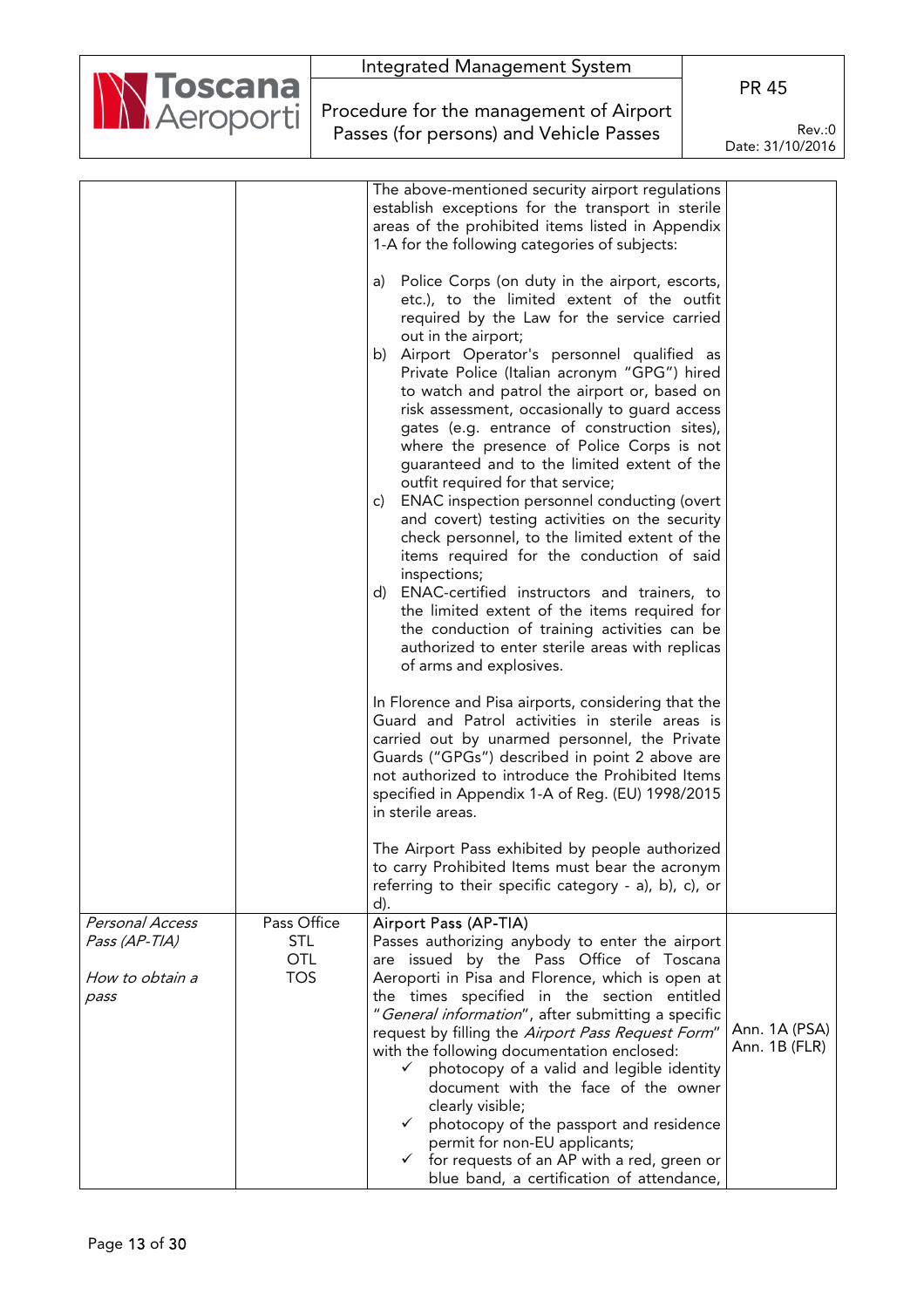|                                        |                                         | integrated Management System                                                   |                  |
|----------------------------------------|-----------------------------------------|--------------------------------------------------------------------------------|------------------|
| <b>N Toscana</b><br><b>N</b> Aeroporti |                                         |                                                                                | <b>PR 45</b>     |
|                                        |                                         | Procedure for the management of Airport                                        |                  |
|                                        | Passes (for persons) and Vehicle Passes |                                                                                | Rev.:0           |
|                                        |                                         |                                                                                | Date: 31/10/2016 |
|                                        |                                         |                                                                                |                  |
|                                        |                                         |                                                                                |                  |
|                                        |                                         | issued by an ENAC-certified instructor, of                                     |                  |
|                                        |                                         | airport security training course,<br>an                                        |                  |
|                                        |                                         | pursuant to ENAC Memorandum SEC-                                               |                  |
|                                        |                                         | 05a and Reg. (EU) 1998/2015 (Cat. A1,                                          |                  |
|                                        |                                         | A4, A5, A11, A12, A12bis, A13);                                                |                  |
|                                        |                                         | $\checkmark$ for requests of an AP with a yellow band,                         |                  |
|                                        |                                         | a certification of attendance, issued by an                                    |                  |
|                                        |                                         | ENAC-certified instructor, of an airport                                       |                  |
|                                        |                                         | security training course, pursuant to                                          |                  |
|                                        |                                         | ENAC Memorandum SEC-05a and Reg.                                               |                  |
|                                        |                                         | (EU) 1998/2015 (Cat. A1, A4, A5, A11,                                          |                  |
|                                        |                                         | A12, A12bis, A13, A14);                                                        |                  |
|                                        |                                         | $\checkmark$ A "Declaration for the issuing of an Ann. 2                       |                  |
|                                        |                                         | Airport Pass for the personnel of                                              |                  |
|                                        |                                         | contractors operating in the airport" with                                     |                  |
|                                        |                                         | certification that:                                                            |                  |
|                                        |                                         | o the personnel for whom the AP is                                             |                  |
|                                        |                                         | requested are employees of the                                                 |                  |
|                                        |                                         | mentioned Company or are                                                       |                  |
|                                        |                                         | associated to that Company                                                     |                  |
|                                        |                                         | through an approved contract or                                                |                  |
|                                        |                                         | agreement, in connection to                                                    |                  |
|                                        |                                         | which all kinds of insurance and                                               |                  |
|                                        |                                         | security contribution<br>social                                                |                  |
|                                        |                                         | and/or collective industrial labour                                            |                  |
|                                        |                                         | agreement obligation has been                                                  |                  |
|                                        |                                         | fulfilled, the AP is requested for a                                           |                  |
|                                        |                                         | time interval strictly connected                                               |                  |
|                                        |                                         | with the work activity to be                                                   |                  |
|                                        |                                         | conducted in the airport;                                                      |                  |
|                                        | $\checkmark$                            | an "Applicant's Self-Certification" has Ann. 3                                 |                  |
|                                        |                                         | been provided, where the applicant for                                         |                  |
|                                        |                                         | the AP specifies:                                                              |                  |
|                                        |                                         |                                                                                |                  |
|                                        |                                         | professional activities carried out,<br>with any interruption, over the last 5 |                  |
|                                        |                                         | (five) years;                                                                  |                  |
|                                        |                                         |                                                                                |                  |
|                                        |                                         | studies<br>conducted,<br>with                                                  | any              |
|                                        |                                         | interruptions, over the last 5 (five)                                          |                  |
|                                        |                                         | years.                                                                         |                  |
|                                        |                                         | The Applicant may enclose a resume                                             |                  |
|                                        |                                         | or Curriculum Vitae to the application<br>form.                                |                  |
|                                        |                                         |                                                                                |                  |
|                                        | $\checkmark$                            | 1 passport-size or .jpg colour photograph                                      |                  |
|                                        |                                         | (mandatory for Florence and optional for                                       |                  |
|                                        |                                         | Pisa), to be checked for authenticity by                                       |                  |
|                                        |                                         | the personnel of the Pass Office against                                       |                  |
|                                        |                                         | the image in the valid identity document.                                      |                  |
|                                        |                                         | In Pisa airport, before or during the AP                                       |                  |
|                                        |                                         | issuing process, the applicant may ask the                                     |                  |
|                                        |                                         | Pass Office to produce a digital picture.                                      |                  |
|                                        | $\checkmark$                            | A copy of the payment receipt                                                  |                  |
|                                        |                                         | (mandatory for Florence, optional for                                          |                  |
|                                        |                                         | Pisa). In Pisa airport, payment can be                                         |                  |
|                                        |                                         | made in advance or upon collecting the                                         |                  |
|                                        |                                         | AP, and simultaneously the customer will                                       |                  |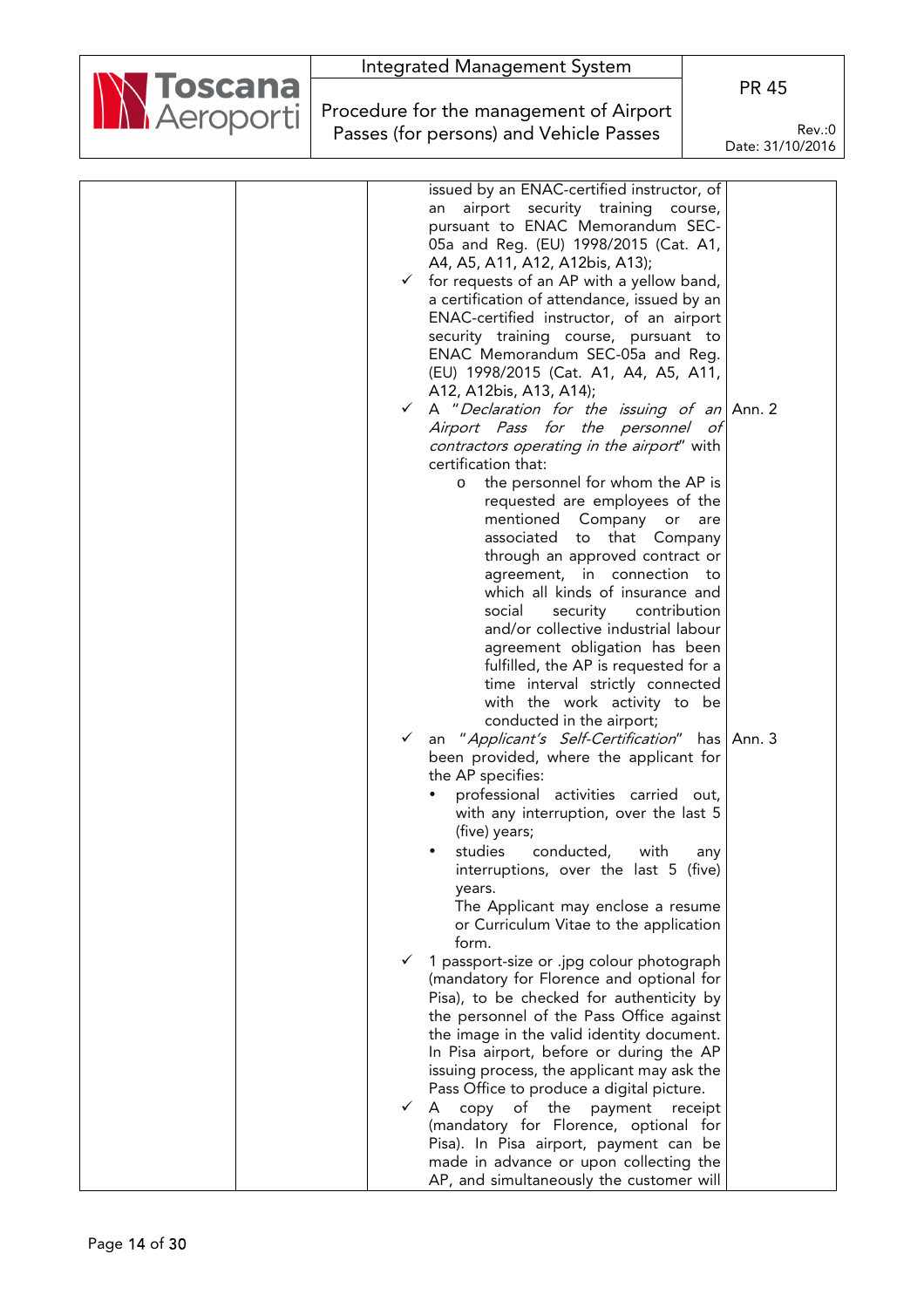

Procedure for the management of Airport Passes (for persons) and Vehicle Passes

PR 45

|                      |             | receive the invoice of the service.                                                                                                                                                                                                                                                                                                                                                                                                                                                                 |  |
|----------------------|-------------|-----------------------------------------------------------------------------------------------------------------------------------------------------------------------------------------------------------------------------------------------------------------------------------------------------------------------------------------------------------------------------------------------------------------------------------------------------------------------------------------------------|--|
|                      |             | The pass request form, completely filled and duly<br>signed by the applicant company, must be<br>checked and validated by the internal airport staff<br>(e.g. Toscana Aeroporti) acting as local contact<br>for the applicant and on behalf of whom the<br>request is submitted.                                                                                                                                                                                                                    |  |
|                      |             | In order to allow for the necessary checks to be<br>conducted by the competent authorities, the<br>requests must be submitted at least seven (7)<br>working days before the effective date of the AP.                                                                                                                                                                                                                                                                                               |  |
|                      |             | APs can exclusively be issued after obtaining a<br>permission from the State's Police, which is given<br>only after the Police has checked the personal<br>records of each applicant, as required by the<br>NSP.<br>Furthermore, ENAC, acting as Competent<br>Authority, is entitled to check and control the AP<br>issuing process and to settle any dispute which                                                                                                                                 |  |
|                      |             | may arise regarding APs, as required by the NSP.<br>For this reason, it is mandatory to wait until said<br>authorizations are granted even if the processing<br>times of these Bodies are longer than the times<br>specified above and Toscana Aeroporti shall not<br>be held liable for any delay.<br>The AP will be delivered exclusively to the<br>Applicant or to a designated person of the<br>applicant organization, by filling the "Airport Pass   Ann. 4<br>/ Vehicle Pass Delivery Form". |  |
|                      |             | When an AP is issued for a person who already<br>owns another currently valid AP issued by<br>another Italian airport, the following steps of the<br>process can be skipped:                                                                                                                                                                                                                                                                                                                        |  |
|                      |             | criminal record check by the State Police;<br>$\checkmark$<br>and;<br>submission of proof of attendance of<br>$\checkmark$<br>airport security training.                                                                                                                                                                                                                                                                                                                                            |  |
|                      |             | These persons will receive by the Pass Office,<br>together with the AP for the same maximum<br>validity specified in the AP already owned, an<br>information leaflet on the specific access<br>procedures and features of the relevant airport<br>for security purposes.                                                                                                                                                                                                                            |  |
| Lost or stolen AP/VP | Pass Office | If an AP/VP is lost or stolen, its owner shall:<br>immediately report the event to the Public<br>$\bullet$<br>Security Authority;<br>immediately inform his/her Employer;<br>$\bullet$<br>immediately inform Toscana Aeroporti's Pass<br>$\bullet$                                                                                                                                                                                                                                                  |  |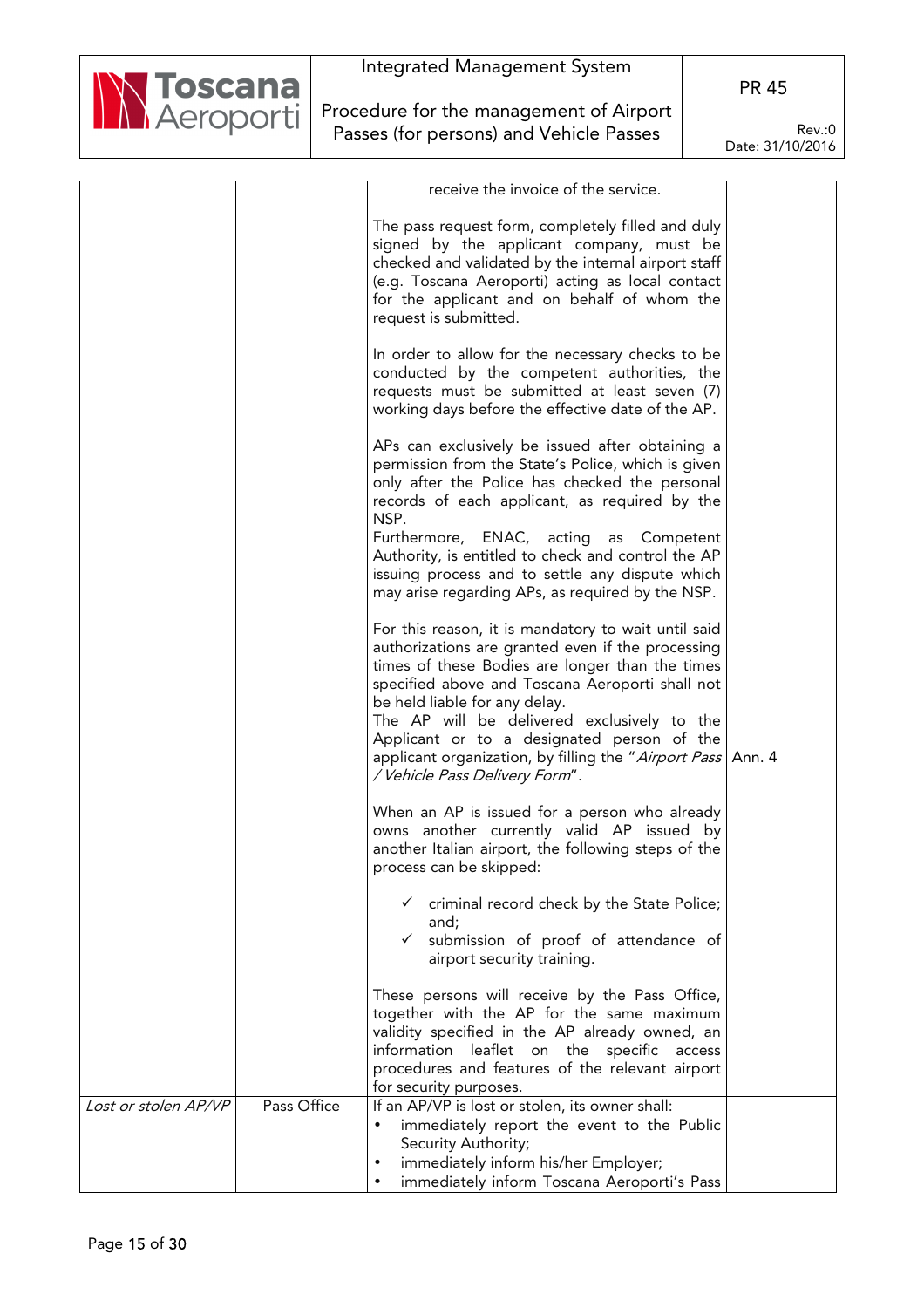| Integrated Management System                          |                            |
|-------------------------------------------------------|----------------------------|
|                                                       | <b>PR 45</b>               |
| Marcoporti<br>Procedure for the management of Airport |                            |
| Passes (for persons) and Vehicle Passes               | Rev.:0<br>Date: 31/10/2016 |

|                     |             | Office, which will disable the functions of the            |        |
|---------------------|-------------|------------------------------------------------------------|--------|
|                     |             | pass to prevent any unauthorized use thereof.              |        |
|                     |             |                                                            |        |
|                     |             | Only after these steps, the owner will be able to          |        |
|                     |             | request a duplicate from the Pass Office by using          |        |
|                     |             | the specific "Pass Duplicate Request Form" and   Ann. 5    |        |
|                     |             | enclosing the following documents:                         |        |
|                     |             | a copy of the loss/theft claim form;                       |        |
|                     |             | a photocopy of a valid and legible identity<br>٠           |        |
|                     |             | document;                                                  |        |
|                     |             | a photocopy of the passport and residence                  |        |
|                     |             | permit for non-EU applicants.                              |        |
|                     |             | The Pass Office constantly updates and sends               |        |
|                     |             | security gates a list of all the passes that have          |        |
|                     |             | been lost, stolen, not returned or that have               |        |
|                     |             | expired.                                                   |        |
| Lost and found      | Pass Office | If a lost AP is found by its owner of any other            |        |
| passes              |             | person, it shall be immediately delivered to the           |        |
|                     |             | Police Corps or Pass Office during opening times.          |        |
|                     |             |                                                            |        |
|                     |             | Subsequently, the Pass Office, after completing            |        |
|                     |             | the necessary procedures, shall reconsign the              |        |
|                     |             | pass to its owner or shall destroy it if a duplicate       |        |
|                     |             | has already been created.                                  |        |
|                     |             | The Pass Office constantly updates and sends               |        |
|                     |             | security gates a list of all the passes that have          |        |
|                     |             | been lost, stolen, not returned or that have               |        |
| Duplicate of        | Pass Office | expired.<br>Any deteriorated or unusable AP or VP shall be |        |
| deteriorated passes |             | replaced.                                                  |        |
|                     |             | The Owner of the pass shall request a duplicate            |        |
|                     |             | from the Pass Office by filling the appropriate            |        |
|                     |             | "Pass Duplicate Request Form" following the                | Ann. 5 |
|                     |             | procedure described in "Lost or stolen AP/VP".             |        |
| Replacement of      | Pass Office | If the Owner of an AP/VP does no longer need to            |        |
| APs/VPs             |             | access the airport, the requesting organization            |        |
|                     |             | shall immediately return it to the Pass Office and         |        |
|                     |             | fill<br>"Airport Pass Return/Replacement   Ann. 5<br>the   |        |
|                     |             | Request Form" for the actions required, and, in            |        |
|                     |             | any case, not later than five (5) subsequent               |        |
|                     |             | working days, by using the specific form.                  |        |
|                     |             | The AP must be returned:                                   |        |
|                     |             | upon ENAC's request;<br>$\checkmark$                       |        |
|                     |             | after the termination of an employment<br>$\checkmark$     |        |
|                     |             | contract;                                                  |        |
|                     |             | after a change in the Employer;<br>$\checkmark$            |        |
|                     |             | after a change in authorized access areas;<br>$\checkmark$ |        |
|                     |             | after its expiry;<br>✓                                     |        |
|                     |             | after end of use.<br>✓                                     |        |
|                     |             | Failure to return or the delayed return of an AP           |        |
|                     |             | will be reported to the Airport Directorate and            |        |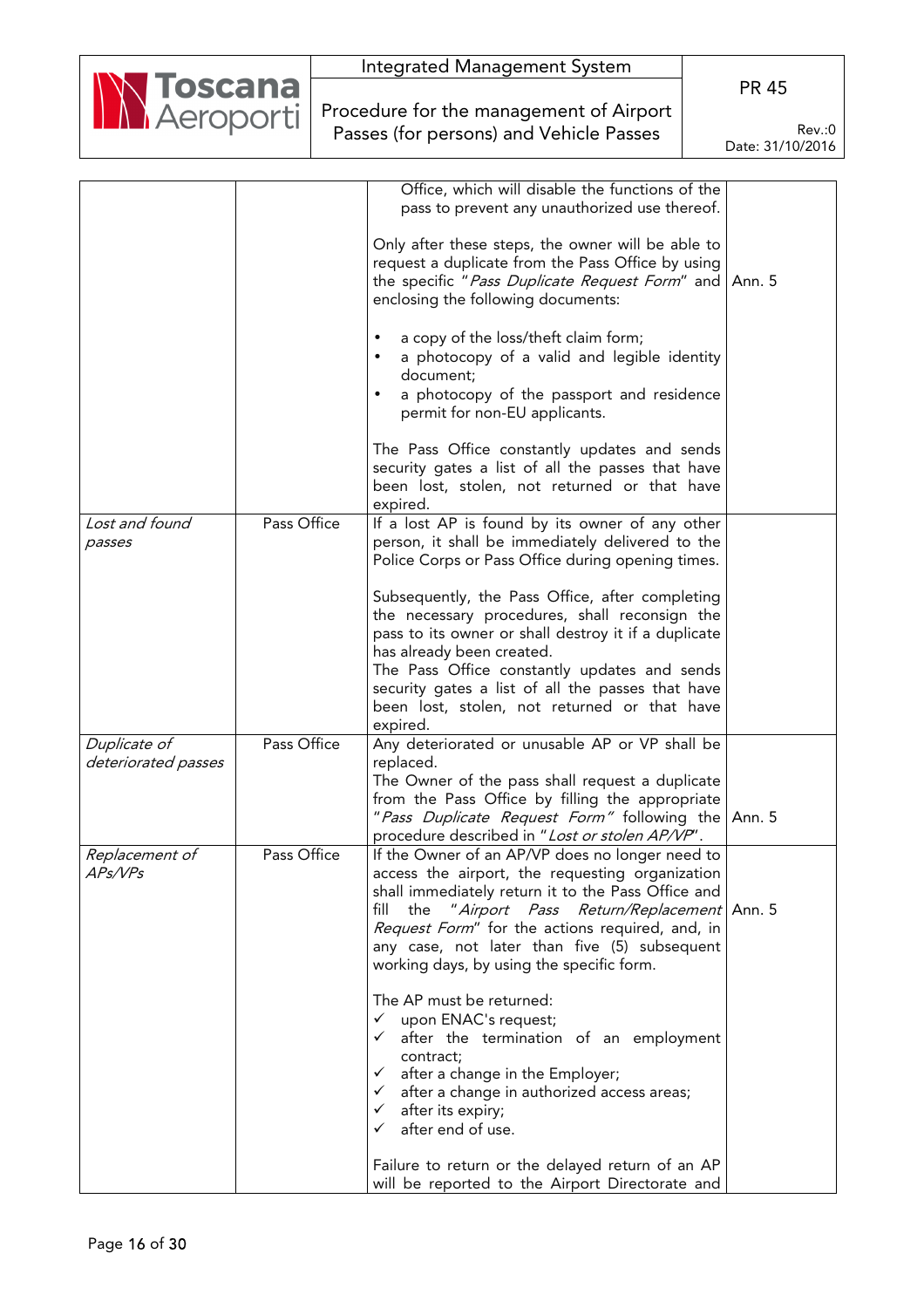

Procedure for the management of Airport Passes (for persons) and Vehicle Passes

PR 45

| Frontier Police Office.                                                            |               |
|------------------------------------------------------------------------------------|---------------|
|                                                                                    |               |
| The Pass Office constantly updates and sends                                       |               |
|                                                                                    |               |
| security gates a list of all the passes that have                                  |               |
| been lost, stolen, not returned or that have                                       |               |
| expired.                                                                           |               |
| <b>SPPM</b><br>Information for<br>Together with the pass requested, the Pass       |               |
| Pass Office<br>visitors<br>Office will give the applicant:                         |               |
| $\checkmark$ An "Information brochure on how to move Ann. 6A (PSA)                 |               |
| safely in the aircraft apron" containing the                                       | Ann. 6B (FLR) |
| main rules on how to access the airport and                                        |               |
| move about the aircraft apron safely. The                                          |               |
| SPPM (Safety Prevention and Protection                                             |               |
|                                                                                    |               |
| Manager) is responsible for the brochure                                           |               |
| content, which must be constantly audited                                          |               |
| and updated, if necessary;                                                         |               |
| √ An "Airport Security Information Brochure".   Ann. 7A (PSA)                      |               |
| The Security Manager/Deputy Security   Ann. 7B (FLR)                               |               |
| Manager shall periodically check and update,                                       |               |
| if necessary, the brochure.                                                        |               |
| Pass Office<br>Escorted access to<br>For particular and urgent, non-programmed and |               |
| <b>STL</b><br>sterile areas<br>non-programmable service reasons, a person who      |               |
| <b>OTL</b><br>is not an AP holder may be authorized to access                      |               |
| <b>TOS</b><br>regulated areas.                                                     |               |
| To this purpose, the person who normally works                                     |               |
| in the airport, on behalf of whom the escort                                       |               |
| service is requested, shall submit a request for                                   |               |
| escorted access to regulated areas by filling the                                  |               |
| appropriate form called "Escorted Access                                           | Ann. 8A (PSA) |
| <i>Request Form</i> and submit it to:                                              | Ann. 8B (FLR) |
| Pisa:                                                                              |               |
| Monday to Friday, excluding holidays,<br>✓                                         |               |
| from 08:30 to 17.00, to the Pass Office, as                                        |               |
|                                                                                    |               |
| specified in the "General Information"                                             |               |
| section;                                                                           |               |
| to the STL Office at the passenger                                                 |               |
| security gates, everyday from 04:30 to                                             |               |
| 08:30 and from 17:00 to 22:30 and                                                  |               |
| Saturday, Sunday and holidays from 04:30                                           |               |
| to 22:30 (Tel. 050-849601 and e-mail:                                              |               |
| TLS.PSA@toscana-aeroporti.com);                                                    |               |
| to the OTL Office located at the second                                            |               |
| floor of the Passenger Terminal, everyday                                          |               |
| from 22:30 to 04:30 (Tel. 050-849464/650                                           |               |
| TLO.PSA@toscana-<br>and<br>e-mail:                                                 |               |
| aeroporti.com)                                                                     |               |
| Florence:                                                                          |               |
| $\checkmark$<br>Monday to Friday from 08:00 to 18:00 to                            |               |
| the Pass Office, as specified in the                                               |               |
| "General Information" section;                                                     |               |
| Saturday, Sunday, holidays and when the<br>✓                                       |               |
| Pass Office is closed, to the Terminal                                             |               |
| Operations<br>(Tel.<br>$055 -$<br>Supervisor                                       |               |
| 3061709/440;<br>address:<br>e-mail                                                 |               |
| TOS.FLR@toscana-aeroporti.com);                                                    |               |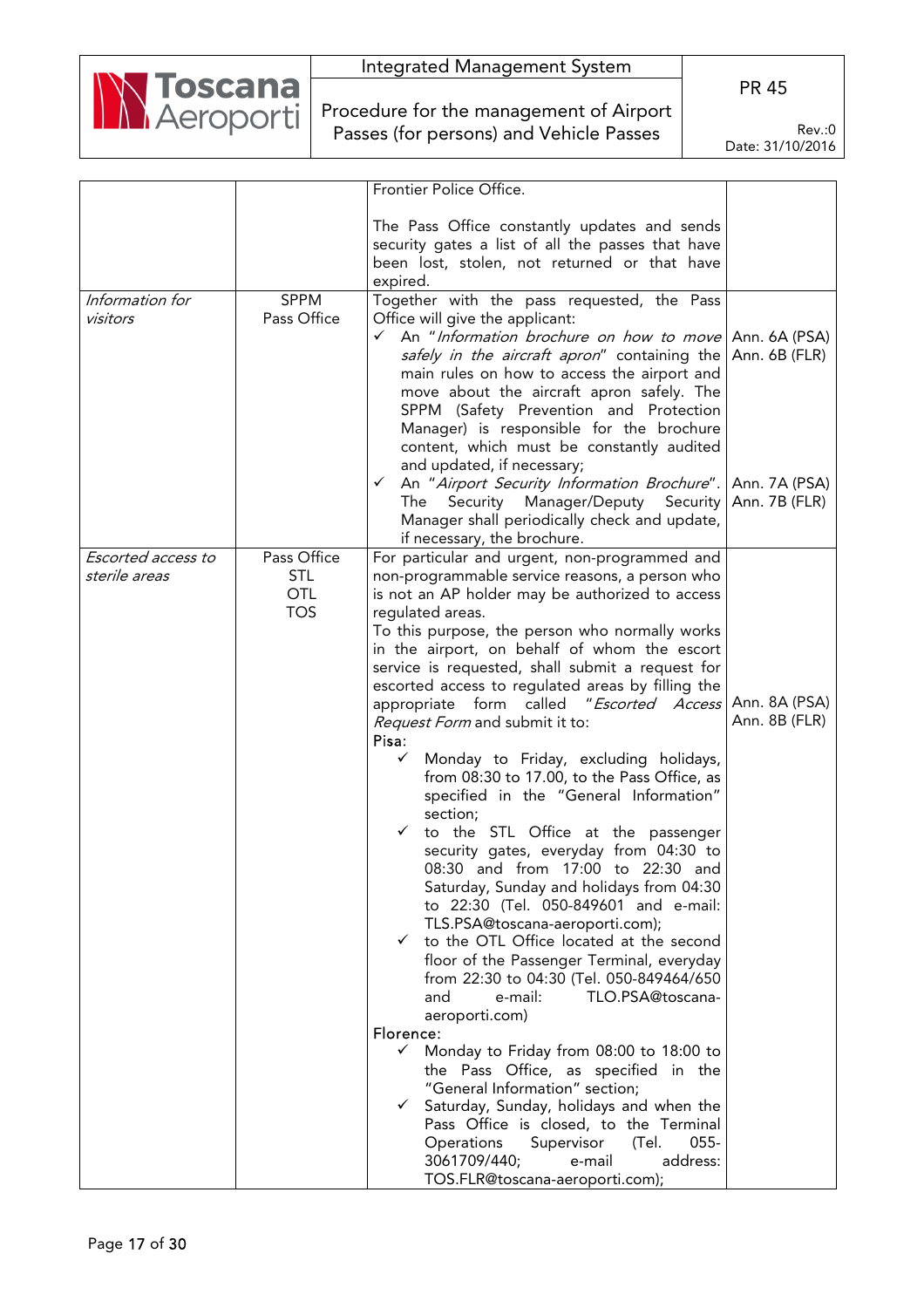| <u>ioscana</u>     | <b>PR 45</b>                                                                                                                                                                                                                                                                                                                                                                                                                                                                                                                                                                                                                                                                                                                                                                                                                                                                                                                                                                                                                                                                                                                                                                                                                                                                                                                                                                                                                                                                                                                                                                                                                                                                                                                                                                                                                                                                                                                                                                                                                                                                                                                                                                                                            |
|--------------------|-------------------------------------------------------------------------------------------------------------------------------------------------------------------------------------------------------------------------------------------------------------------------------------------------------------------------------------------------------------------------------------------------------------------------------------------------------------------------------------------------------------------------------------------------------------------------------------------------------------------------------------------------------------------------------------------------------------------------------------------------------------------------------------------------------------------------------------------------------------------------------------------------------------------------------------------------------------------------------------------------------------------------------------------------------------------------------------------------------------------------------------------------------------------------------------------------------------------------------------------------------------------------------------------------------------------------------------------------------------------------------------------------------------------------------------------------------------------------------------------------------------------------------------------------------------------------------------------------------------------------------------------------------------------------------------------------------------------------------------------------------------------------------------------------------------------------------------------------------------------------------------------------------------------------------------------------------------------------------------------------------------------------------------------------------------------------------------------------------------------------------------------------------------------------------------------------------------------------|
| <b>N</b> Aeroporti | Procedure for the management of Airport<br>Rev.:0<br>Passes (for persons) and Vehicle Passes<br>Date: 31/10/2016                                                                                                                                                                                                                                                                                                                                                                                                                                                                                                                                                                                                                                                                                                                                                                                                                                                                                                                                                                                                                                                                                                                                                                                                                                                                                                                                                                                                                                                                                                                                                                                                                                                                                                                                                                                                                                                                                                                                                                                                                                                                                                        |
|                    | Escorted access shall be authorized provided<br>that:<br>$\checkmark$<br>the request, formally written by using the<br>specific "Escorted Access Request Form",<br>Ann. 8A (PSA)<br>has been filled by a person who regularly<br>Ann. 8B (FLR)<br>works in the airport, on behalf of whom one<br>or more persons are required to access<br>regulated areas;<br>the Applicant has indicated the special<br>$\checkmark$<br>reason for that request;<br>$\checkmark$ in the request form, the Applicant also<br>indicates the person designated to escort<br>him/her/them. The escorting person must not<br>necessarily be the person who has filled the<br>request;<br>$\checkmark$ the escorting person must be the owner of<br>an AP authorizing access to the same area<br>and working area to be accessed by the<br>visitor. Similarly, the escorted person may<br>introduce prohibited items in the sterile area<br>only if the escorting person has an AP<br>provided with that authorization;<br>$\checkmark$<br>the escorted person has a visitor pass for a<br>maximum validity of 24 hours.<br>Pursuant to point 1.2.7.2.1 of Chapter 1 of the<br>NSP - Part A, a maximum of three (3) escorted<br>access permits can be issued for the same person<br>within a time span of thirty (30) days, unless<br>evidence is provided that there is a need to<br>access the airport for a higher number of times<br>and the specific reasons for said access are<br>appropriately specified by the applicant.<br>After<br>reviewing the request,<br>Pass<br>the<br>Office/STL/OTL (for Pisa) and<br>Pass<br>the<br>Office/TOS (for Florence) will issue a "Escorted Ann. 9A (PSA)<br>Ann. 9B (FLR)<br>Access Pass" bearing the following information:<br>On the front:<br>$\checkmark$ validity<br>$\checkmark$ Organization<br>airport areas for which access is<br>authorized<br>√ wording "Escorted Access (PSA or FLR)"<br>On the back:<br>personal details of the owner (name and<br>$\checkmark$<br>surname, place and date of birth)<br>data of the responsible escorting person<br>$\checkmark$<br>(name and surname, organization, pass<br>number and validity).<br>At the end of the condition for which the |
|                    | <b>Escorted Access Pass has been requested, and in</b><br>any case before its expiry, the escorting person<br>shall return the <i>Escorted Access Pass</i> to the                                                                                                                                                                                                                                                                                                                                                                                                                                                                                                                                                                                                                                                                                                                                                                                                                                                                                                                                                                                                                                                                                                                                                                                                                                                                                                                                                                                                                                                                                                                                                                                                                                                                                                                                                                                                                                                                                                                                                                                                                                                       |

 $\mathbf{r}$ 

 $\sim$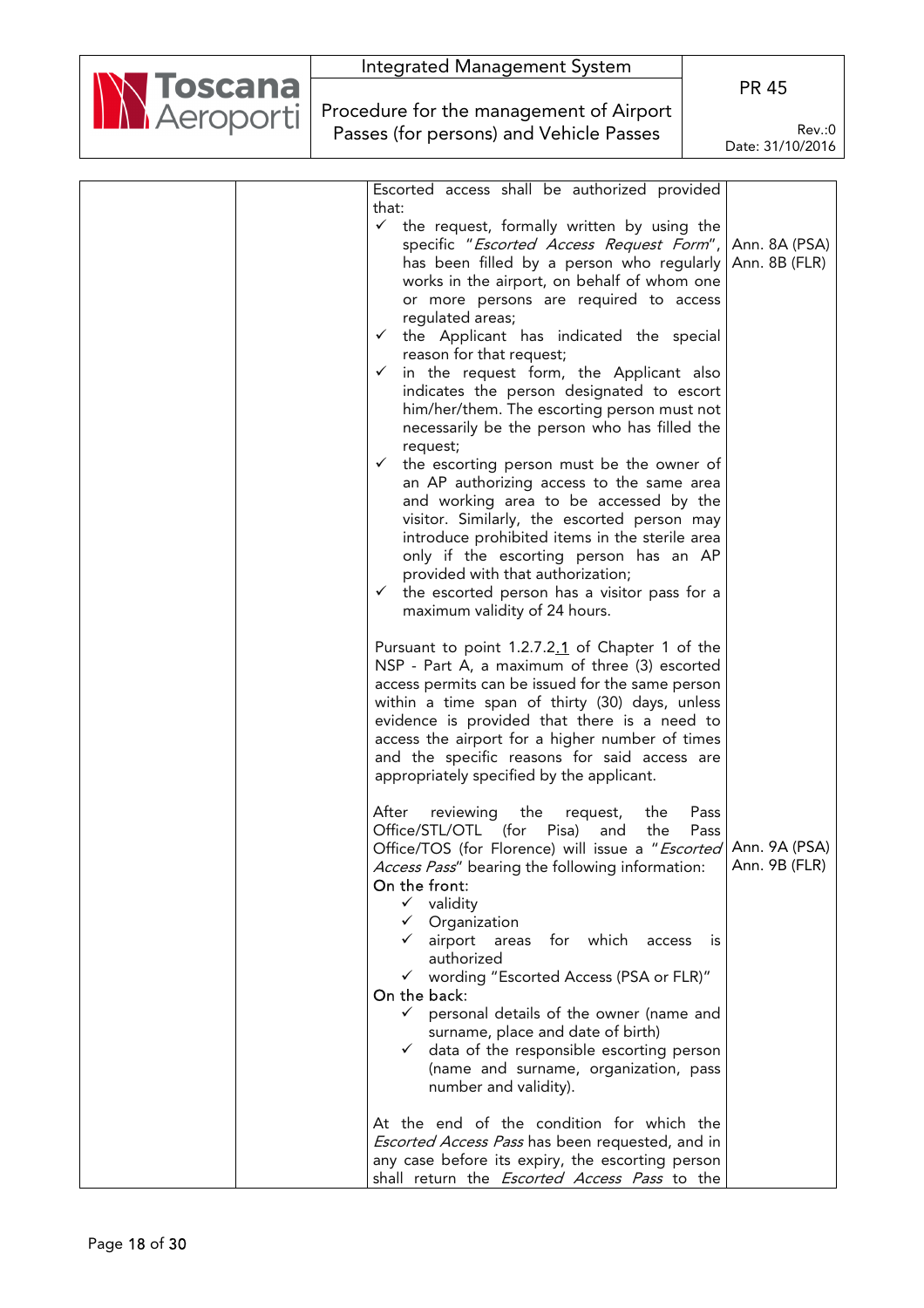|                   |  |                                         | Integrated Management System                                                                               |      |                            |
|-------------------|--|-----------------------------------------|------------------------------------------------------------------------------------------------------------|------|----------------------------|
| <b>NN Toscana</b> |  |                                         |                                                                                                            |      | <b>PR 45</b>               |
|                   |  |                                         | Procedure for the management of Airport                                                                    |      |                            |
|                   |  | Passes (for persons) and Vehicle Passes |                                                                                                            |      | Rev.:0<br>Date: 31/10/2016 |
|                   |  |                                         |                                                                                                            |      |                            |
|                   |  |                                         | Toscana Aeroporti Pass Offices of Florence or                                                              |      |                            |
|                   |  |                                         | Pisa or, if these are closed, to the STL/OTL Office                                                        |      |                            |
|                   |  |                                         | (in Pisa) or to the TOS Office (in Florence), by                                                           |      |                            |
|                   |  |                                         | Airport<br>the<br>special<br>using                                                                         |      | Pass Ann. 5                |
|                   |  |                                         | Return/Replacement Request Form.                                                                           |      |                            |
|                   |  |                                         | The Escorted Access Pass is issued for a fee:<br>Pisa:                                                     |      |                            |
|                   |  |                                         | $\checkmark$<br>payment must be made in cash at the                                                        |      |                            |
|                   |  |                                         | time of delivery of the Escorted Access                                                                    |      |                            |
|                   |  |                                         | Pass to the Pass Office or, if this is closed,                                                             |      |                            |
|                   |  |                                         | to the air ticket office; in the latter case, a<br>"Paid" stamp will mark the pass as                      |      |                            |
|                   |  |                                         | payment receipt. Payment may also be                                                                       |      |                            |
|                   |  |                                         | made by bank transfer.                                                                                     |      |                            |
|                   |  |                                         | Florence:                                                                                                  |      |                            |
|                   |  |                                         | $\checkmark$<br>payment can be made in advance by                                                          |      |                            |
|                   |  |                                         | bank transfer or subsequently. The pass<br>fee will be subsequently invoiced by the                        |      |                            |
|                   |  |                                         | competent Office based on the details                                                                      |      |                            |
|                   |  |                                         | made available by the applicant on the                                                                     |      |                            |
|                   |  |                                         | Escorted Access Request Form.                                                                              |      | Ann. 8B (FLR)              |
|                   |  |                                         | Escorted access passes do not require the                                                                  |      |                            |
|                   |  |                                         | criminal record of the person to be checked by                                                             |      |                            |
|                   |  |                                         | the State Police or any security training to have<br>been received.                                        |      |                            |
|                   |  |                                         | However, at the time of access to regulated                                                                |      |                            |
|                   |  |                                         | areas, a copy of the request for the Escorted                                                              |      |                            |
|                   |  |                                         | Access<br>Pass<br>authorized<br>by<br>the                                                                  | Pass |                            |
|                   |  |                                         | Office/STL/OTL (for Pisa) or Pass Office/TOS (for<br>Florence) must be delivered to the Public Security    |      |                            |
|                   |  |                                         | Authorities available at the security gates.                                                               |      |                            |
|                   |  |                                         | Any person who is a holder of a valid AP can                                                               |      |                            |
|                   |  |                                         | escort visitors under the following conditions:                                                            |      |                            |
|                   |  |                                         | $\checkmark$<br>keep constant direct visual control over the                                               |      |                            |
|                   |  |                                         | escorted person/s;<br>$\checkmark$ ensure with reasonable certainty that the                               |      |                            |
|                   |  |                                         | escorted person/s do not violate any security                                                              |      |                            |
|                   |  |                                         | protocol;                                                                                                  |      |                            |
|                   |  |                                         | $\checkmark$<br>be listed among the staff authorized to<br>provide escort services on behalf of a specific |      |                            |
|                   |  |                                         | entity, if any (Ref. point 12.7.3.2 NSP - Part                                                             |      |                            |
|                   |  |                                         | $A$ );                                                                                                     |      |                            |
|                   |  |                                         | $\checkmark$ pick-up the visitor's badge at the end of the                                                 |      |                            |
|                   |  |                                         | service and return it for destruction to the                                                               |      |                            |
|                   |  |                                         | offices and at the times indicated in the<br>General Information section.                                  |      |                            |
|                   |  |                                         |                                                                                                            |      |                            |
|                   |  |                                         | The escort service is limited to the areas the                                                             |      |                            |
|                   |  |                                         | escorting person is authorized to access.<br>Pursuant to point 1.2.7.2.2 of Chapter 1 of NSP -             |      |                            |
|                   |  |                                         | Part A, people authorized to act as escorts may                                                            |      |                            |
|                   |  |                                         | escort an appropriate number of people,                                                                    |      |                            |
|                   |  |                                         | provided that they must all access the same area                                                           |      |                            |

٦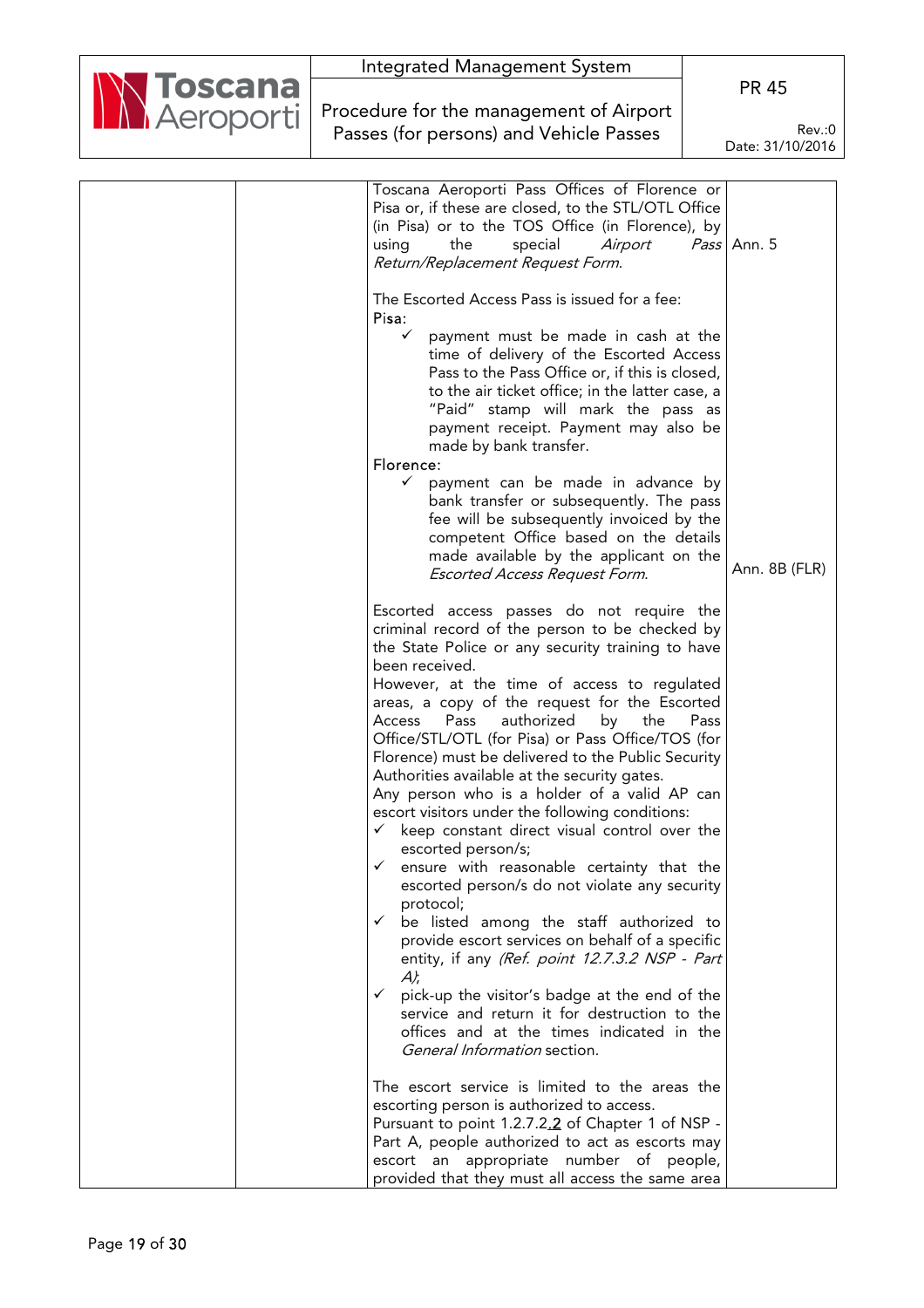

Procedure for the management of Airport Passes (for persons) and Vehicle Passes

PR 45

|                                                                                                 | or work zone.<br>If the escorting person needs to be replaced, a<br>new Escorted Access Request Form must be<br>filled.                                                                                                                                                                                                                                                                                                                                                            |  |
|-------------------------------------------------------------------------------------------------|------------------------------------------------------------------------------------------------------------------------------------------------------------------------------------------------------------------------------------------------------------------------------------------------------------------------------------------------------------------------------------------------------------------------------------------------------------------------------------|--|
|                                                                                                 | Based on the contents of point 1.2.7.3.2 of<br>Chapter 1 of NSP - Part A, all the public and<br>private individuals and entities operating in the<br>airport who own a valid AP are authorized to<br>escort a visitor or may send the Airport Operator<br>a list of personnel to be authorized to provide<br>that service. The above said list list will be<br>transmitted by the Airport Operator to the<br>security gates and to ENAC for the matters under<br>their competence. |  |
|                                                                                                 | The Airport Operator may not ensure the escort<br>service if the required notice has not been given<br>within the time period specified or if the request<br>is incomplete or any information is missing, as<br>indicated in this procedure.                                                                                                                                                                                                                                       |  |
|                                                                                                 | At the time of entrance in a sterile area, a copy of<br>the identity document of each visitor and a copy<br>of the <i>Escorted Access</i> Request Form shall be<br>consigned to the Police Forces at the access<br>gate. For the entire duration of his/her stay in the<br>sterile area, the visitor shall wear the pass in a<br>clearly visible position. At the end of the task, the<br>escorting person shall return the pass to the<br>competent offices.                      |  |
|                                                                                                 | Upon request, the Airport Operator may organize<br>and made available one or more escorting staff,<br>according to the procedure described in the next<br>sections of this procedure.                                                                                                                                                                                                                                                                                              |  |
| Escorted access to<br>sterile areas by the<br>Airport Operator<br>through a Security<br>Company | The organization that needs the assistance of an<br>escorting person provided by the Airport<br>Operator through a Security Company shall<br>request the service at least 24 hours in advance,<br>as specified below:<br>Pisa:<br>Monday to Friday, excluding holidays,<br>✓<br>from 08:30 to 17:00 from the Pass Office<br>with a written request to be sent to the e-<br>address:<br>mail<br>UfficioPermessi.PISA@toscana-                                                       |  |
|                                                                                                 | aeroporti.com;<br>$\checkmark$ from the STL Office at passenger security<br>gates, everyday from 04:30 to 08:30 and<br>from 17:00 to 22:30 and Saturday, Sunday<br>and holidays from 04:30 to 22:30 by using<br>the e-mail address: TLS.PSA@toscana-<br>aeroporti.com<br>$\checkmark$ from the OTL Office located at the                                                                                                                                                           |  |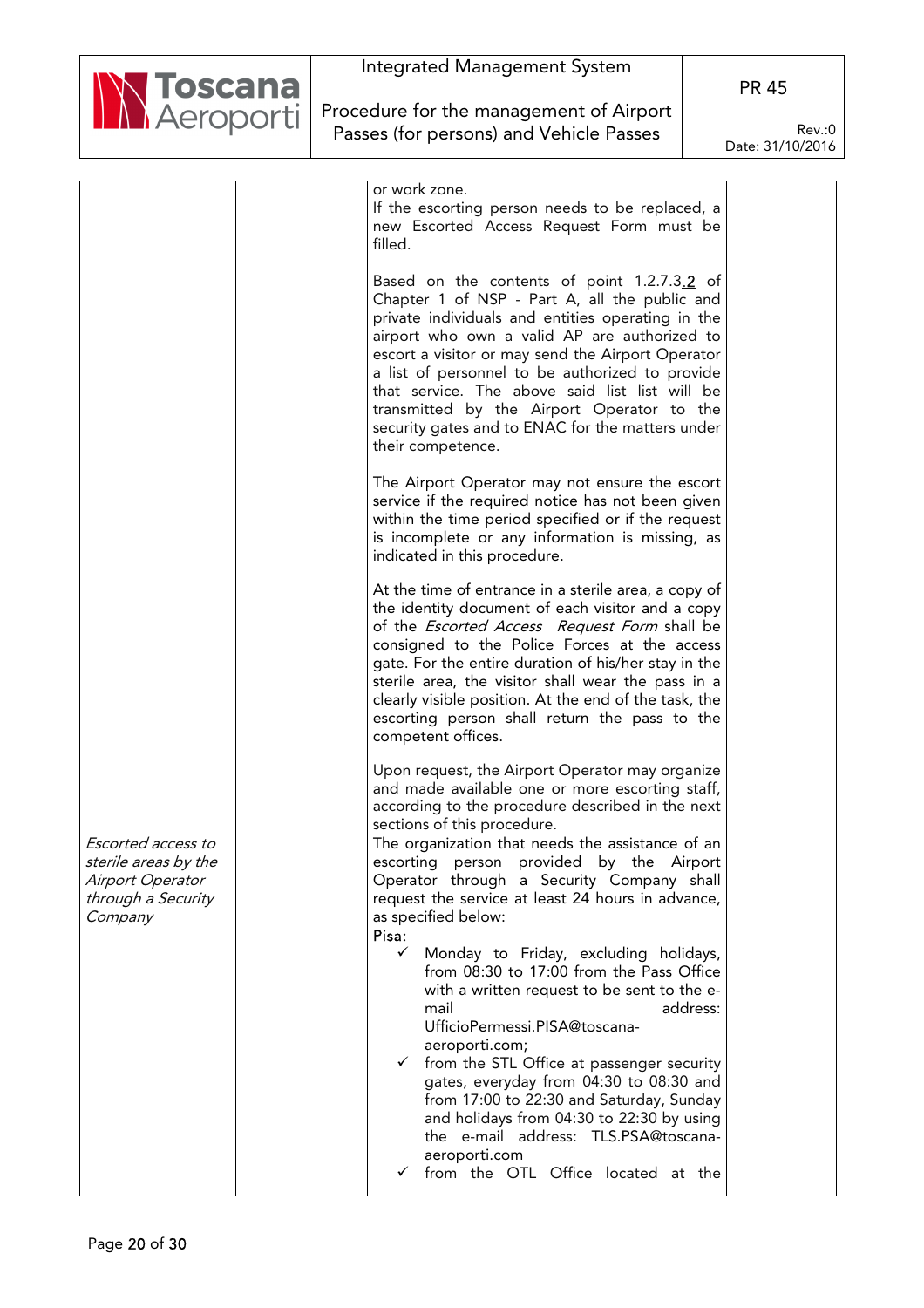| <b>N Toscana</b><br><b>N</b> Aeroporti |
|----------------------------------------|

Procedure for the management of Airport Passes (for persons) and Vehicle Passes

PR 45

|                                            | second floor of the Passenger Terminal,<br>everyday from 22:30 to 04:30 by using the<br>e-mail address:<br>TLO.PSA@toscana-aeroporti.com<br>Florence:<br>✓<br>Monday to Friday from 08:00 to 18:00<br>from the Pass Office by sending a written<br>request to: Ufficio.Permessi.FLR@toscana-<br>aeroporti.com<br>Saturday, Sunday, holidays and when the<br>$\checkmark$<br>Pass Office is closed, to the Terminal<br>Operations Supervisor by writing<br>to:<br>TOS.FLR@toscana-aeroporti.com;<br>If a replacement of the escorting person is<br>needed, the form shall be filled again with<br>indication of the name of the new escorting<br>person.<br>The fees for the escorting service performed by<br>Airport Operator through<br>a Security<br>the<br>Company are indicated in the Tariff Book<br>enclosed and in the <i>Escorted Access Request</i><br>Form.<br>The amount to be debited to the customer shall<br>be based on the time elapsed between the time<br>indicated on the <i>Escorted Access Request Form</i>   Ann. 8A (PSA)<br>as a <i>validity start time</i> for the service and the time   Ann. 8B (FLR)<br>when the pass has been reconsigned to the Pass<br>Office or STL/OTL Office (for Pisa) and Pass<br>Office/TOS Office (for Florence).<br>The amount paid will be subsequently invoiced to<br>the applicant based on the details provided in<br>the request form.<br>To bill the service provided by the Airport<br>Operator, the Pass Office shall send the following<br>documentation to the Office whenever required<br>by the Accounting Office:<br>a copy of the filled <i>Escorted Access</i> Ann. 8A (PSA)<br>Request Form;<br>a copy of the written request for the<br>✓<br>service, received by email, inclusive of the<br>company data requested (if applicable). | Ann. 8B (FLR) |
|--------------------------------------------|---------------------------------------------------------------------------------------------------------------------------------------------------------------------------------------------------------------------------------------------------------------------------------------------------------------------------------------------------------------------------------------------------------------------------------------------------------------------------------------------------------------------------------------------------------------------------------------------------------------------------------------------------------------------------------------------------------------------------------------------------------------------------------------------------------------------------------------------------------------------------------------------------------------------------------------------------------------------------------------------------------------------------------------------------------------------------------------------------------------------------------------------------------------------------------------------------------------------------------------------------------------------------------------------------------------------------------------------------------------------------------------------------------------------------------------------------------------------------------------------------------------------------------------------------------------------------------------------------------------------------------------------------------------------------------------------------------------------------------------------------------------------------------------------------------------|---------------|
| Exemption from the<br>escorting obligation | In compliance with the contents of Chapter<br>1.2.7.2.3 of the National Security Plan (NSP -<br>Italian<br>"PNS"<br>acronym<br>the<br>personnel<br>permanently operating in the airport, who holds a<br>regular valid pass, who have temporarily<br>forgotten it or lost it and not yet replaced, who<br>can obtain authorization to access the sterile                                                                                                                                                                                                                                                                                                                                                                                                                                                                                                                                                                                                                                                                                                                                                                                                                                                                                                                                                                                                                                                                                                                                                                                                                                                                                                                                                                                                                                                       |               |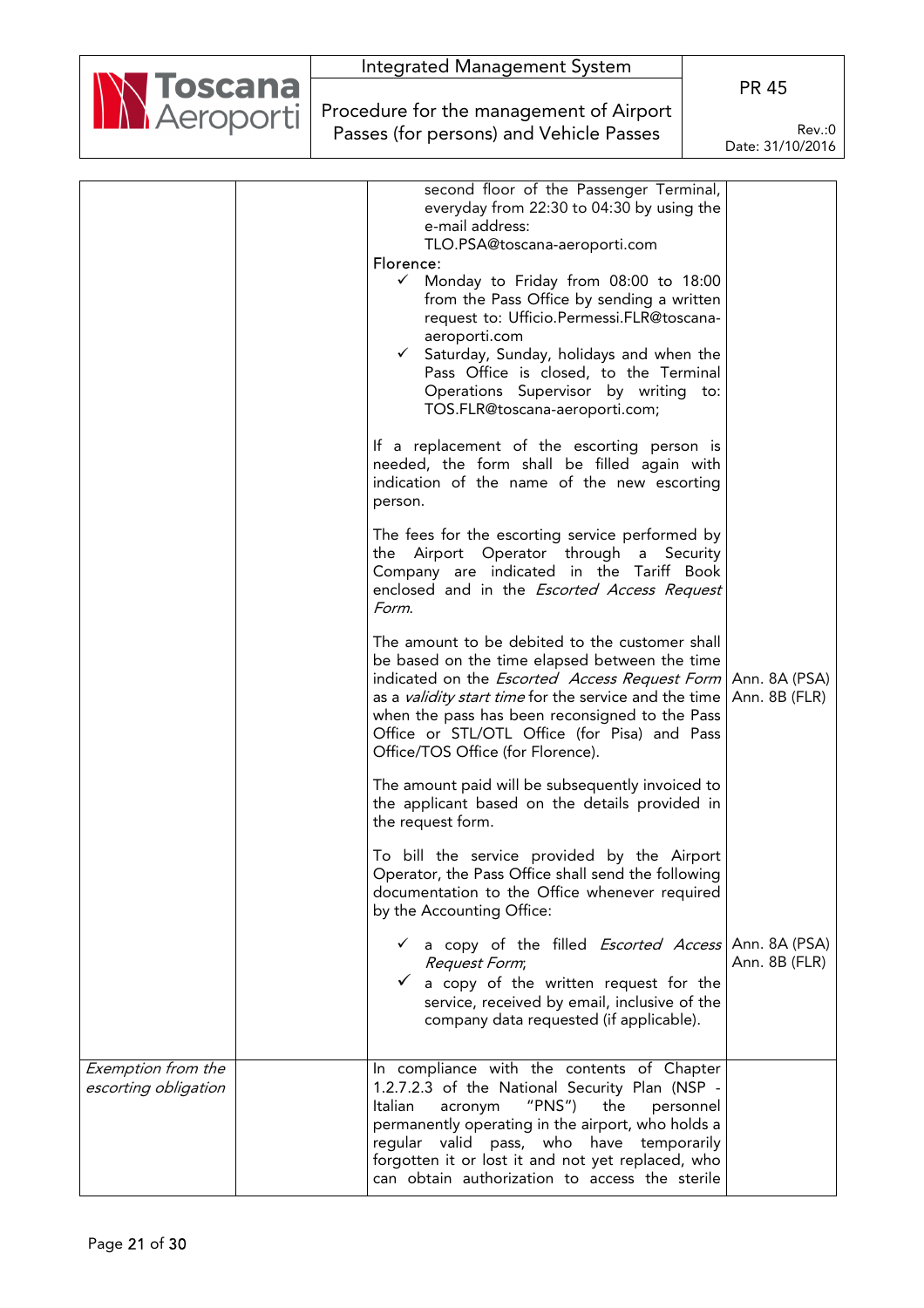|                                        | Integrated Management System                                                                        |                  |
|----------------------------------------|-----------------------------------------------------------------------------------------------------|------------------|
| <b>N Toscana</b><br><b>N</b> Aeroporti |                                                                                                     | <b>PR 45</b>     |
|                                        | Procedure for the management of Airport                                                             |                  |
|                                        | Passes (for persons) and Vehicle Passes                                                             | Rev.:0           |
|                                        |                                                                                                     | Date: 31/10/2016 |
|                                        |                                                                                                     |                  |
|                                        | areas of the same airport even without being                                                        |                  |
|                                        | escorted, can be exempted from the escorting                                                        |                  |
|                                        | obligation, provided that they obtain a daily                                                       |                  |
|                                        | duplicate AP to be constantly exhibited.                                                            |                  |
|                                        |                                                                                                     |                  |
|                                        | The applicant shall fill in the special <i>Unescorted</i>   Ann. 10A (PSA)                          |                  |
|                                        | Access Airport Pass Daily Duplicate Request Ann. 10B (FLR)                                          |                  |
|                                        | Form and submit it:<br>Pisa:                                                                        |                  |
|                                        | $\checkmark$ Monday to Friday from 08:30 to 17:00, to the                                           |                  |
|                                        | Pass Office;                                                                                        |                  |
|                                        | when the Pass Office is closed and until<br>$\checkmark$                                            |                  |
|                                        | 22:30, to the STL Office;                                                                           |                  |
|                                        | everyday from 22:30 to 04:30, to the OTL<br>✓                                                       |                  |
|                                        | Office.                                                                                             |                  |
|                                        | Florence:<br>$\checkmark$ Monday to Friday from 08:00 to 18:00, to the                              |                  |
|                                        | Pass Office;                                                                                        |                  |
|                                        | Saturday, Sunday, holidays and when the<br>$\checkmark$                                             |                  |
|                                        | Pass Office is closed, to the Terminal                                                              |                  |
|                                        | Operations Supervisor.                                                                              |                  |
|                                        |                                                                                                     |                  |
|                                        | The daily AP duplicate shall bear a print with the                                                  |                  |
|                                        | wording "DAILY DUPLICATE" and the expiry                                                            |                  |
|                                        | date indicated in the request form, while the<br>Unescorted Access Pass, marked by a yellow         | Ann. 11A (PSA)   |
|                                        | band on a white background, will bear the                                                           | Ann. 11B (FLR)   |
|                                        | following data:                                                                                     |                  |
|                                        |                                                                                                     |                  |
|                                        | On the front:                                                                                       |                  |
|                                        | $\checkmark$ validity                                                                               |                  |
|                                        | $\checkmark$ Organization                                                                           |                  |
|                                        | airport areas<br>for which<br>access<br>authorized                                                  | IS               |
|                                        | wording "Unescorted Access (PSA or                                                                  |                  |
|                                        | $FLR$ "                                                                                             |                  |
|                                        |                                                                                                     |                  |
|                                        | On the back:                                                                                        |                  |
|                                        | $\checkmark$ personal details of the owner (name and                                                |                  |
|                                        | surname, place and date of birth)                                                                   |                  |
|                                        |                                                                                                     |                  |
|                                        | Simultaneously with the issuing of the daily AP<br>duplicate or Unescorted Visitor Access Pass, the |                  |
|                                        | Pass Office shall:                                                                                  |                  |
|                                        | $\checkmark$ disable the original AP to prevent its                                                 |                  |
|                                        | improper use by any third parties;                                                                  |                  |
|                                        | v send a copy of the <i>Unescorted Access</i>                                                       |                  |
|                                        | Airport Pass Daily Duplicate Request Form Ann. 10A (PSA)                                            |                  |
|                                        | and applicant's identity documento to the $\Delta n$ nn. 10B (FLR)                                  |                  |
|                                        | following entities:<br>Florence:                                                                    |                  |
|                                        | $\checkmark$ Pass Office                                                                            |                  |
|                                        | <b>TOS</b><br>✓                                                                                     |                  |
|                                        | <b>ADM</b><br>✓                                                                                     |                  |
|                                        | <b>Deputy Security Manager</b><br>✓                                                                 |                  |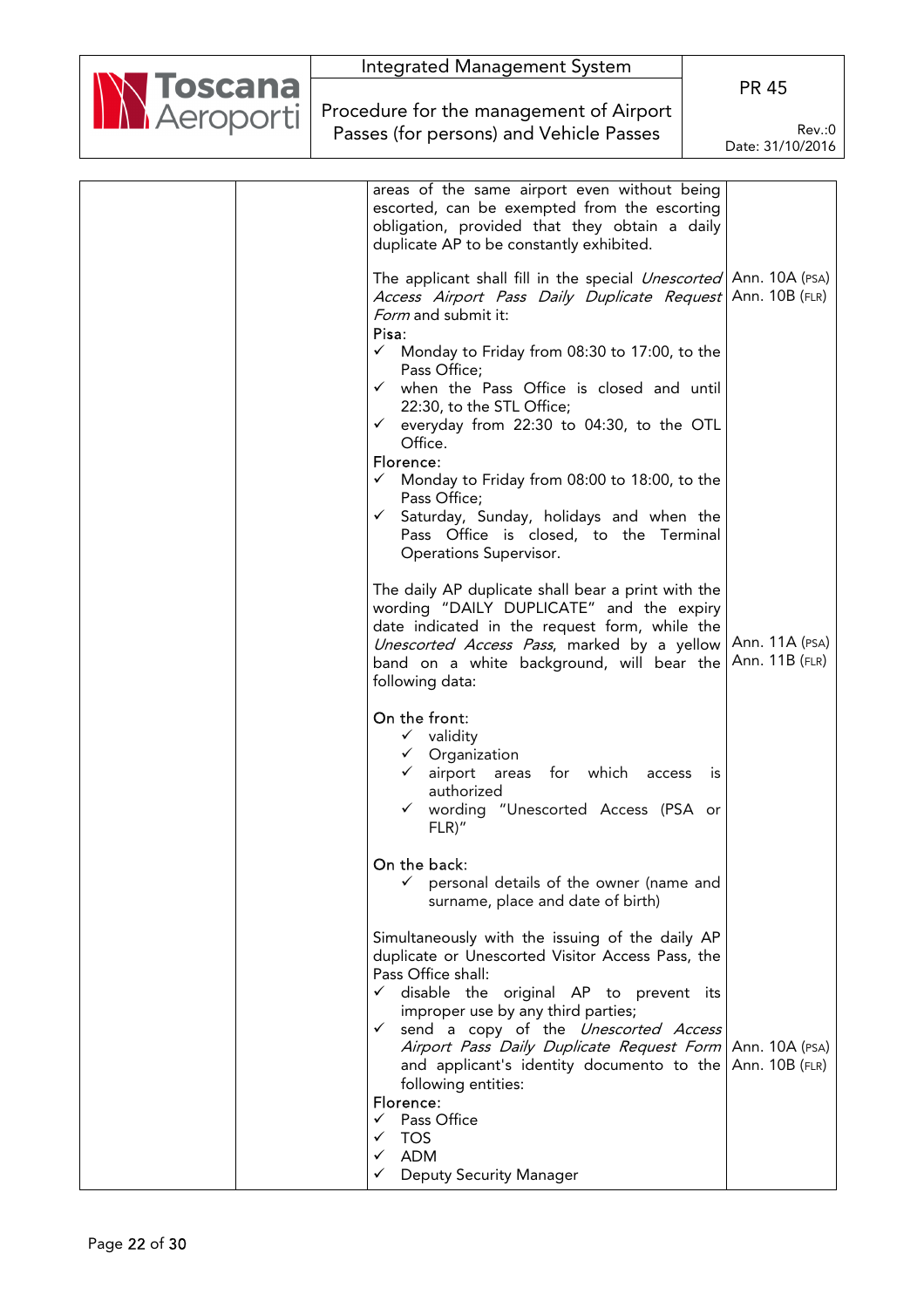|                                    |                                         |                                         | Integrated Management System                                                                                                                                                                                                                                                                                                                                                                                                                                                                                                                                                                                                                                                                                                                                                                                                                                                                                                                                                                                                                                                                                                                                |     |                                  |
|------------------------------------|-----------------------------------------|-----------------------------------------|-------------------------------------------------------------------------------------------------------------------------------------------------------------------------------------------------------------------------------------------------------------------------------------------------------------------------------------------------------------------------------------------------------------------------------------------------------------------------------------------------------------------------------------------------------------------------------------------------------------------------------------------------------------------------------------------------------------------------------------------------------------------------------------------------------------------------------------------------------------------------------------------------------------------------------------------------------------------------------------------------------------------------------------------------------------------------------------------------------------------------------------------------------------|-----|----------------------------------|
| <b>NN Toscana</b>                  |                                         |                                         |                                                                                                                                                                                                                                                                                                                                                                                                                                                                                                                                                                                                                                                                                                                                                                                                                                                                                                                                                                                                                                                                                                                                                             |     | <b>PR 45</b>                     |
|                                    |                                         |                                         | Procedure for the management of Airport                                                                                                                                                                                                                                                                                                                                                                                                                                                                                                                                                                                                                                                                                                                                                                                                                                                                                                                                                                                                                                                                                                                     |     |                                  |
|                                    |                                         | Passes (for persons) and Vehicle Passes |                                                                                                                                                                                                                                                                                                                                                                                                                                                                                                                                                                                                                                                                                                                                                                                                                                                                                                                                                                                                                                                                                                                                                             |     | Rev.:0                           |
|                                    |                                         |                                         |                                                                                                                                                                                                                                                                                                                                                                                                                                                                                                                                                                                                                                                                                                                                                                                                                                                                                                                                                                                                                                                                                                                                                             |     | Date: 31/10/2016                 |
|                                    |                                         |                                         |                                                                                                                                                                                                                                                                                                                                                                                                                                                                                                                                                                                                                                                                                                                                                                                                                                                                                                                                                                                                                                                                                                                                                             |     |                                  |
| Vehicle access to<br>sterile areas | Pass Office<br><b>STL</b><br><b>OTL</b> |                                         | Security Company operating at the sterile<br>area access gates<br>Polizia di Frontiera Aerea (Air Border Police)<br>✓<br>$\checkmark$<br>Guardia di Finanza (Revenue Guard Corps)<br>Pisa:<br>Pass Office<br>$\checkmark$<br><b>STL</b><br>✓<br><b>OTL</b><br>$\checkmark$<br><b>Deputy Security Manager</b><br>$\checkmark$<br>E-mail address of the Security Company<br>$\checkmark$<br>operating at the access gates of sterile areas<br>Polizia di Frontiera (Border Police)<br>✓<br>Guardia di Finanza (Revenue Guard Corps)<br>$\checkmark$<br>At the end of the condition for which the Daily<br>AP Duplicate or Unescorted Visitor Pass has been<br>granted, and in any case before its expiry, the<br>owner shall return the pass to the Toscana<br>Aeroporti Pass Offices of Florence or Pisa or, if<br>these are closed, to the STL/OTL Office (in Pisa)<br>or to the TOS Office (in Florence), by using the<br>special Airport Pass Return/Replacement Request Ann. 5<br>Form.<br>The access of vehicles in the sterile area, which<br>corresponds to the critical area, is strictly<br>forbidden to anybody without a <i>legitimate reason</i> |     |                                  |
| Legitimate Reason                  | <b>TOS</b>                              |                                         | associated with operating needs. In compliance<br>with the content of point $1.2.1.1.\overline{2}$ of the NSP, a<br>legitimate reason, referred to vehicles, can be the<br>transport of people (passengers, staff, crew, etc.),<br>items, objects, cargo for any of the reasons<br>already listed among the legitimate reasons to<br>authorize people, since not using a vehicle for<br>access would be detrimental to travelling,<br>working activities, training activities or the<br>escorting of people to be accompanied for<br>educational/information reasons.<br>Furthermore,<br>the use of vehicles or means of transport is<br>legitimate<br>if it<br>considered<br>ensures<br>minimization of risks for the safety of the people<br>carried with respect to pedestrian access to the<br>same areas. Where possible, the vehicles used for<br>these purposes must be permanently parked<br>within sterile areas.                                                                                                                                                                                                                                  | the |                                  |
| Vehicle Passes                     | Pass Office                             |                                         | <b>Vehicle Passes</b><br>The Vehicle Pass is a permit with a validity of<br>more than 24 hours, issued by the Pass Office of<br>Pisa and Florence in the form of a plasticized<br>paper badge, which authorizes its owner to<br>access exclusively the areas of the airport where<br>he or she will carry out their working activity and                                                                                                                                                                                                                                                                                                                                                                                                                                                                                                                                                                                                                                                                                                                                                                                                                    |     | Ann. 12A (PSA)<br>Ann. 12B (FLR) |
|                                    |                                         |                                         | for the time strictly necessary for that purpose.<br>Vehicle passes have a maximum validity that is                                                                                                                                                                                                                                                                                                                                                                                                                                                                                                                                                                                                                                                                                                                                                                                                                                                                                                                                                                                                                                                         |     |                                  |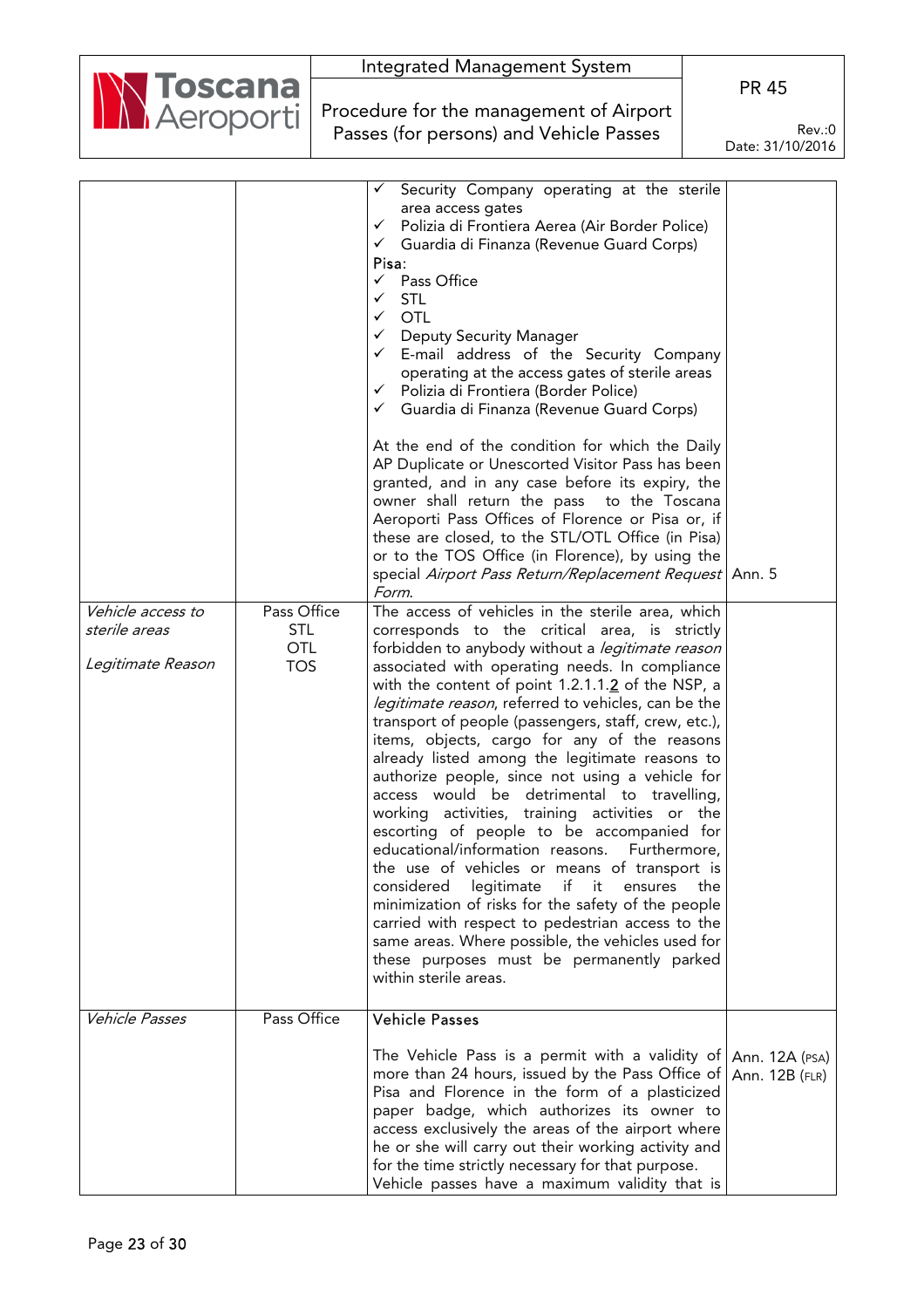

Procedure for the management of Airport Passes (for persons) and Vehicle Passes

PR 45

|                             | associated with the third-party liability insurance                                                |  |
|-----------------------------|----------------------------------------------------------------------------------------------------|--|
|                             | of the vehicle. Any splitting is to be specifically                                                |  |
|                             | considered (quarterly, 4-monthly or 6-monthly                                                      |  |
|                             | payment): in this case, a new Pass will be issued,                                                 |  |
|                             | against evidence of the payment of the premium                                                     |  |
|                             | for the renewal of the insurance policy, for a term                                                |  |
|                             | corresponding to the split period.                                                                 |  |
|                             | The pass will bear the following data:                                                             |  |
|                             | areas to which access is authorized;                                                               |  |
|                             | expiry date;                                                                                       |  |
|                             | plate number;                                                                                      |  |
|                             | organization;                                                                                      |  |
|                             | vehicle model;                                                                                     |  |
|                             | coloured band indicating the area/s the                                                            |  |
|                             | vehicle is authorized to access.                                                                   |  |
|                             | The Vehicle Pass is valid only and exclusively for                                                 |  |
|                             | the vehicle for which it has been issued and only                                                  |  |
|                             | for the airport to which it is associated.                                                         |  |
|                             | To obtain a pass, vehicles must be equipped with                                                   |  |
|                             | all the necessary safety devices required by the                                                   |  |
|                             | Florence and Pisa airport regulations.                                                             |  |
|                             | The Vehicle Pass authorizes the owner of a                                                         |  |
|                             | vehicle to access the airport exclusively in the                                                   |  |
|                             | areas where associated working activities have to                                                  |  |
|                             | be carried out and for the time strictly required                                                  |  |
|                             | for the purpose. Each area is identified by a                                                      |  |
|                             | coloured band, as specified in the table below:                                                    |  |
|                             | $\#$<br>Access areas                                                                               |  |
|                             | All areas                                                                                          |  |
|                             | Perimeter, Aprons, Aircraft and                                                                    |  |
|                             | 5<br>Vicinity                                                                                      |  |
|                             | Perimeter<br>6                                                                                     |  |
|                             | The pass must be kept in a visible position on the                                                 |  |
|                             | vehicle windscreen at all times (in case of tractor-                                               |  |
|                             | trailer trucks or other vehicles with a trailer, the                                               |  |
|                             | pass of the trailer must also be exposed on the                                                    |  |
|                             | tractor windscreen).                                                                               |  |
|                             | In addition to the VP for the vehicle, the driver                                                  |  |
|                             | shall obtain an AP or an Escorted Access Pass for                                                  |  |
|                             | himself.                                                                                           |  |
|                             |                                                                                                    |  |
| Pass Office<br>Vehicle Pass | <b>Vehicle Pass</b>                                                                                |  |
| How to obtain a             |                                                                                                    |  |
| pass                        | Vehicle Passes are issued by the Toscana                                                           |  |
|                             | Aeroporti Pass Offices of the Pisa and Florence                                                    |  |
|                             | airports, opened at the times indicated in the<br>General Information section, after submitting an |  |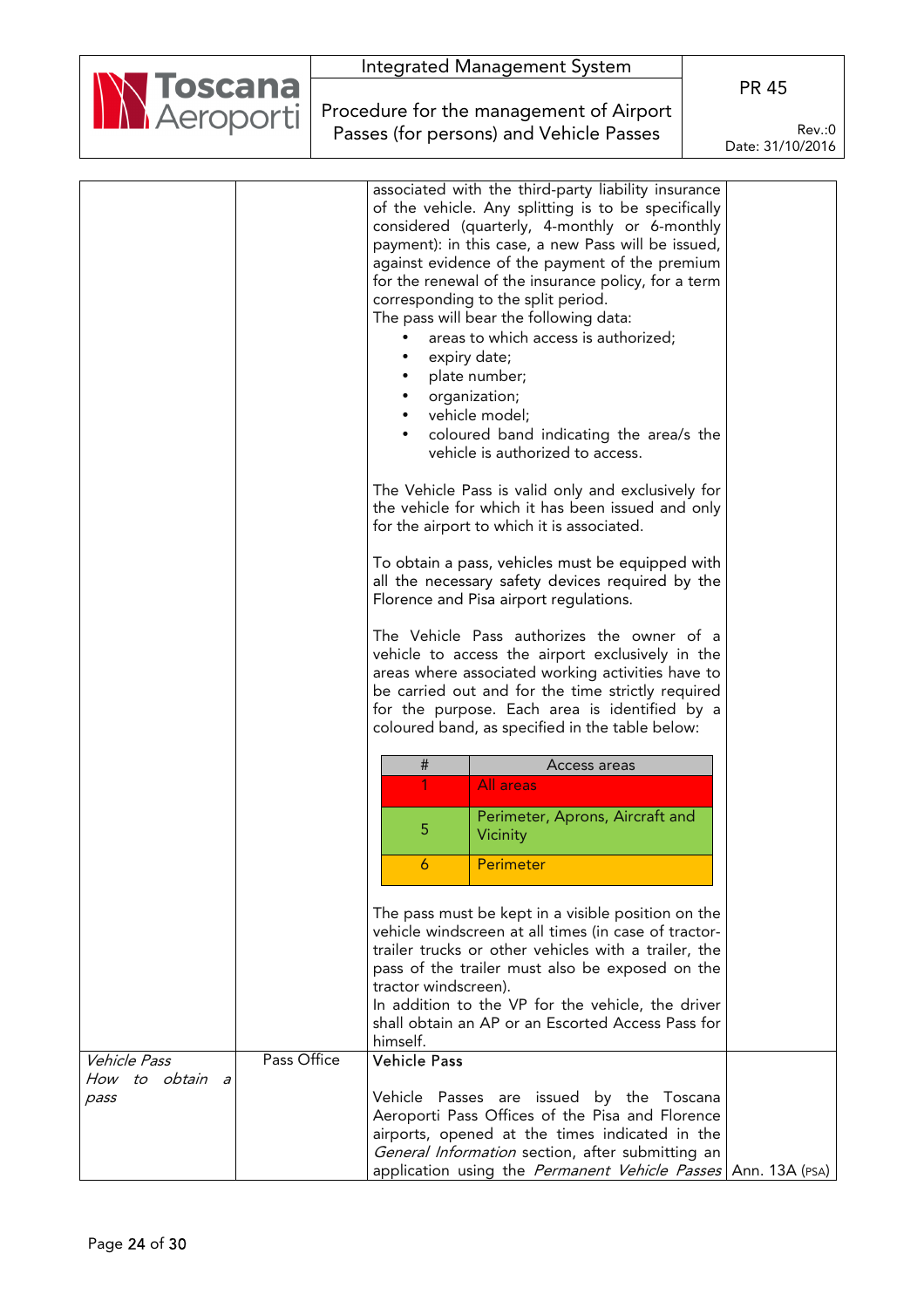

Procedure for the management of Airport Passes (for persons) and Vehicle Passes

|  | Request Form accompanied by:                                                                    | Ann. 13B (FLR) |
|--|-------------------------------------------------------------------------------------------------|----------------|
|  |                                                                                                 |                |
|  | a front/back photocopy of the vehicle<br>$\checkmark$                                           |                |
|  | logbook (tractor and any trailer) after                                                         |                |
|  | checking that the date of the last                                                              |                |
|  | servicing<br>completed<br>has<br>been                                                           |                |
|  | consistently with the following criteria:                                                       |                |
|  | vehicle mass $\leq$ 3.5 t: first service<br>O                                                   |                |
|  | 4 years after vehicle registration                                                              |                |
|  | and subsequent services every 2                                                                 |                |
|  | years afterwards;<br>vehicle mass $>= 3.5$ t: annual                                            |                |
|  | $\circ$<br>servicing;                                                                           |                |
|  | photocopy of the third-party liability<br>$\checkmark$                                          |                |
|  | insurance with clear indication of the                                                          |                |
|  | maximum coverage;                                                                               |                |
|  | the maximum TPL coverage shall not be                                                           |                |
|  | lower than $\epsilon$ 6,000,000.00 for the vehicle                                              |                |
|  | being used on the airport perimeter road                                                        |                |
|  | and $\epsilon$ 10,000,000.00 for all the other                                                  |                |
|  | areas;                                                                                          |                |
|  | $\checkmark$<br>a copy of the TPL insurance certificate                                         |                |
|  | and slip;                                                                                       |                |
|  | declaration of the insurance company<br>$\checkmark$                                            |                |
|  | regarding the coverage of personal injury                                                       |                |
|  | and damages to property, aircraft,<br>airport infrastructures,                                  |                |
|  | vehicles<br>and<br>without<br>sub--limit<br>any<br>excess                                       |                |
|  | or<br>(extension appendix of TPL insurance). If                                                 |                |
|  | this<br>extensive<br>coverage<br>does<br>not                                                    |                |
|  | expressly include airports, the applicant                                                       |                |
|  | must submit a special declaration by the                                                        |                |
|  | company. The aforesaid requirements do                                                          |                |
|  | not apply for vehicles belonging to                                                             |                |
|  | ENAC, Police Corps, Public Bodies and                                                           |                |
|  | public healthcare or rescue entities;                                                           |                |
|  | if the vehicle is covered by an insurance                                                       |                |
|  | policy taken out in a non-EU country or in                                                      |                |
|  | a country that is not member of the                                                             |                |
|  | European Economic Area (EEA), a Green                                                           |                |
|  | Card must also be submitted in addition                                                         |                |
|  | to the documents specified above;<br>if the insurance policy has been taken out<br>$\checkmark$ |                |
|  | in a non-EU country or in a country that is                                                     |                |
|  | not member of the European Economic                                                             |                |
|  | Area (EEA), so not included in the Green                                                        |                |
|  | Card system, a temporary "border"                                                               |                |
|  | policy shall be submitted, that can be                                                          |                |
|  | taken out from the Central Italian Office                                                       |                |
|  | "UCI" (Ufficio Centrale Italiano) or from                                                       |                |
|  | authorized border offices, as it<br>is is                                                       |                |
|  | indispensable to be allowed to drive in                                                         |                |
|  | our territory;                                                                                  |                |
|  |                                                                                                 |                |
|  | The Vehicle Pass Request Form, completely filled                                                |                |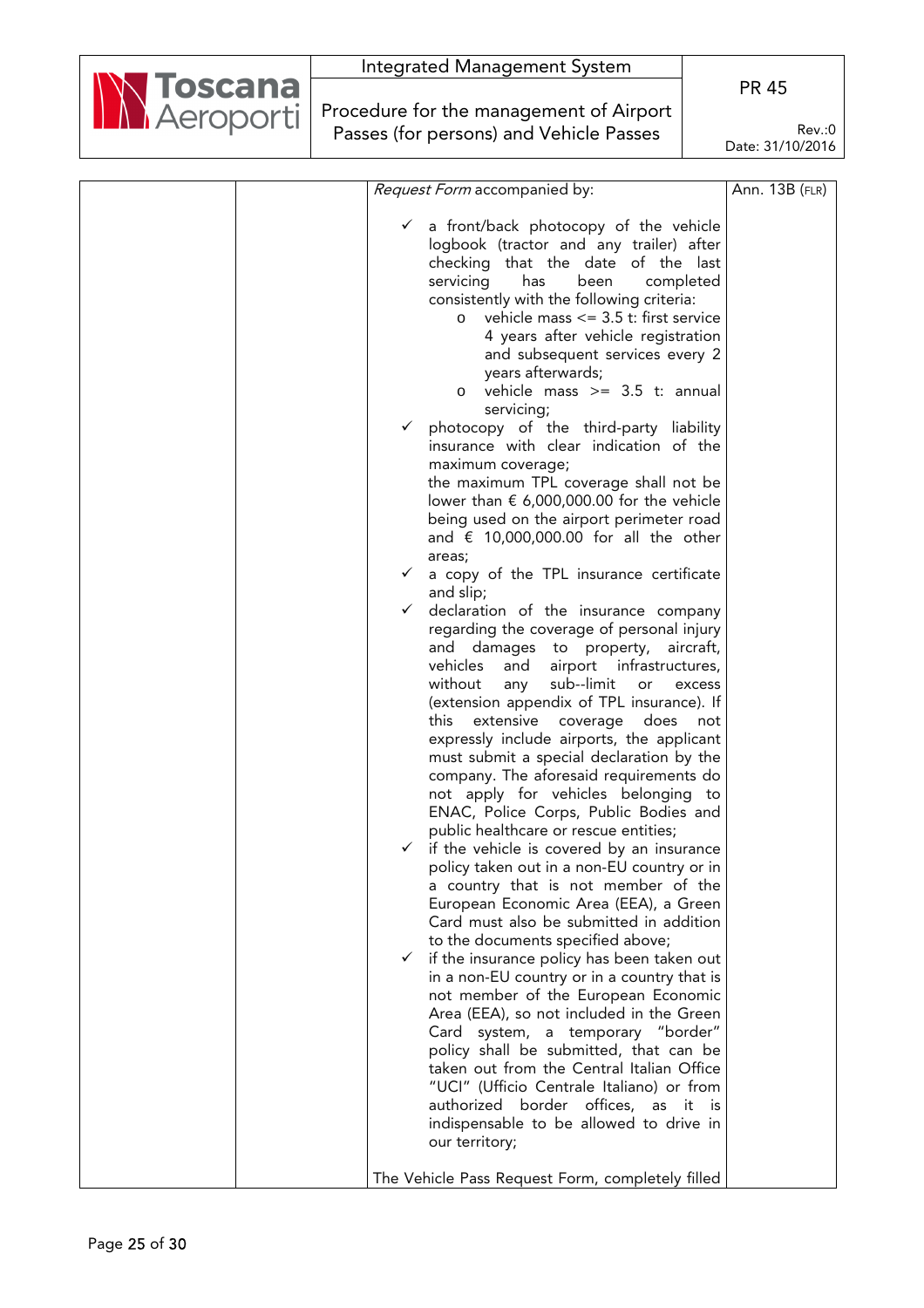| Integrated Management System                       |                            |
|----------------------------------------------------|----------------------------|
|                                                    | <b>PR 45</b>               |
| Marcoporti Procedure for the management of Airport |                            |
| Passes (for persons) and Vehicle Passes            | Rev: 0<br>Date: 31/10/2016 |

|                    |                          | and duly signed by the applicant company, must<br>be checked and validated by the internal airport<br>staff (e.g. Toscana Aeroporti) acting as local<br>contact for the applicant and on behalf of whom<br>the request is submitted.<br>Incomplete requests will be rejected.<br>In order to allow for the necessary checks to be                                                                                                                                                                                                                                                                                                                                                                                                                                                                                                                                                                                                                                                                                     |                                  |
|--------------------|--------------------------|-----------------------------------------------------------------------------------------------------------------------------------------------------------------------------------------------------------------------------------------------------------------------------------------------------------------------------------------------------------------------------------------------------------------------------------------------------------------------------------------------------------------------------------------------------------------------------------------------------------------------------------------------------------------------------------------------------------------------------------------------------------------------------------------------------------------------------------------------------------------------------------------------------------------------------------------------------------------------------------------------------------------------|----------------------------------|
|                    |                          | conducted by the competent authorities, the<br>requests must be submitted at least seven (7)<br>working days before the date when the pass will<br>be used.                                                                                                                                                                                                                                                                                                                                                                                                                                                                                                                                                                                                                                                                                                                                                                                                                                                           |                                  |
|                    |                          | Upon collecting the Vehicle Pass, the applicant<br>shall fill and sign the AP / VP Delivery Form.                                                                                                                                                                                                                                                                                                                                                                                                                                                                                                                                                                                                                                                                                                                                                                                                                                                                                                                     | Ann. 4                           |
|                    |                          | For Florence, payment shall be made in advance,<br>while for Pisa it may even be<br>made<br>simultaneously with collection of the pass.                                                                                                                                                                                                                                                                                                                                                                                                                                                                                                                                                                                                                                                                                                                                                                                                                                                                               |                                  |
| Daily vehicle pass | Pass Office              | Daily vehicle pass with and without escort                                                                                                                                                                                                                                                                                                                                                                                                                                                                                                                                                                                                                                                                                                                                                                                                                                                                                                                                                                            |                                  |
| with and without   | <b>STL</b>               |                                                                                                                                                                                                                                                                                                                                                                                                                                                                                                                                                                                                                                                                                                                                                                                                                                                                                                                                                                                                                       |                                  |
| escort             | <b>OTL</b><br><b>TOS</b> | This permit has a validity of max 24 hours and is   Ann. 14A (PSA)<br>given to vehicles controlled by drivers without an<br>AP and an ADC, who need to access regulated<br>areas to perform operating activities when the<br>Companies/Public Bodies or Entities that are their<br>local reference could not - for serious and<br>justified reasons - request a permanent pass in<br>advance.<br>This type of Vehicle Pass consists of a blue<br>badge, that must be kept in a visible position on<br>the vehicle windscreen at all times (in case of<br>tractor-trailer trucks or other vehicles with a<br>trailer, the pass of the trailer must also be<br>exposed on the tractor windscreen), with the<br>wording <b>Escorted Access</b> .<br>At the end of the condition for which the daily<br>vehicle pass has been granted, and in any case<br>before its expiry, the owner shall return the VP to<br>the Toscana Aeroporti Pass Offices of Florence or<br>Pisa or, if these are closed, to the STL/OTL Office | Ann. 14B (FLR)                   |
|                    |                          | (in Pisa) or to the TOS Office (in Florence), by<br>the<br>special<br>Airport<br>using<br>Return/Replacement Request Form.                                                                                                                                                                                                                                                                                                                                                                                                                                                                                                                                                                                                                                                                                                                                                                                                                                                                                            | Pass Ann. 5                      |
|                    |                          | Daily vehicle pass without escorting obligation                                                                                                                                                                                                                                                                                                                                                                                                                                                                                                                                                                                                                                                                                                                                                                                                                                                                                                                                                                       |                                  |
|                    |                          | This permit has a validity of max 24 hours and is<br>given to vehicles controlled by drivers without an<br>AP and an ADC, who need to access regulated<br>areas to perform operating activities when the<br>Companies/Public Bodies or Entities that are their<br>local reference could not - for serious and                                                                                                                                                                                                                                                                                                                                                                                                                                                                                                                                                                                                                                                                                                         | Ann. 15A (PSA)<br>Ann. 15B (FLR) |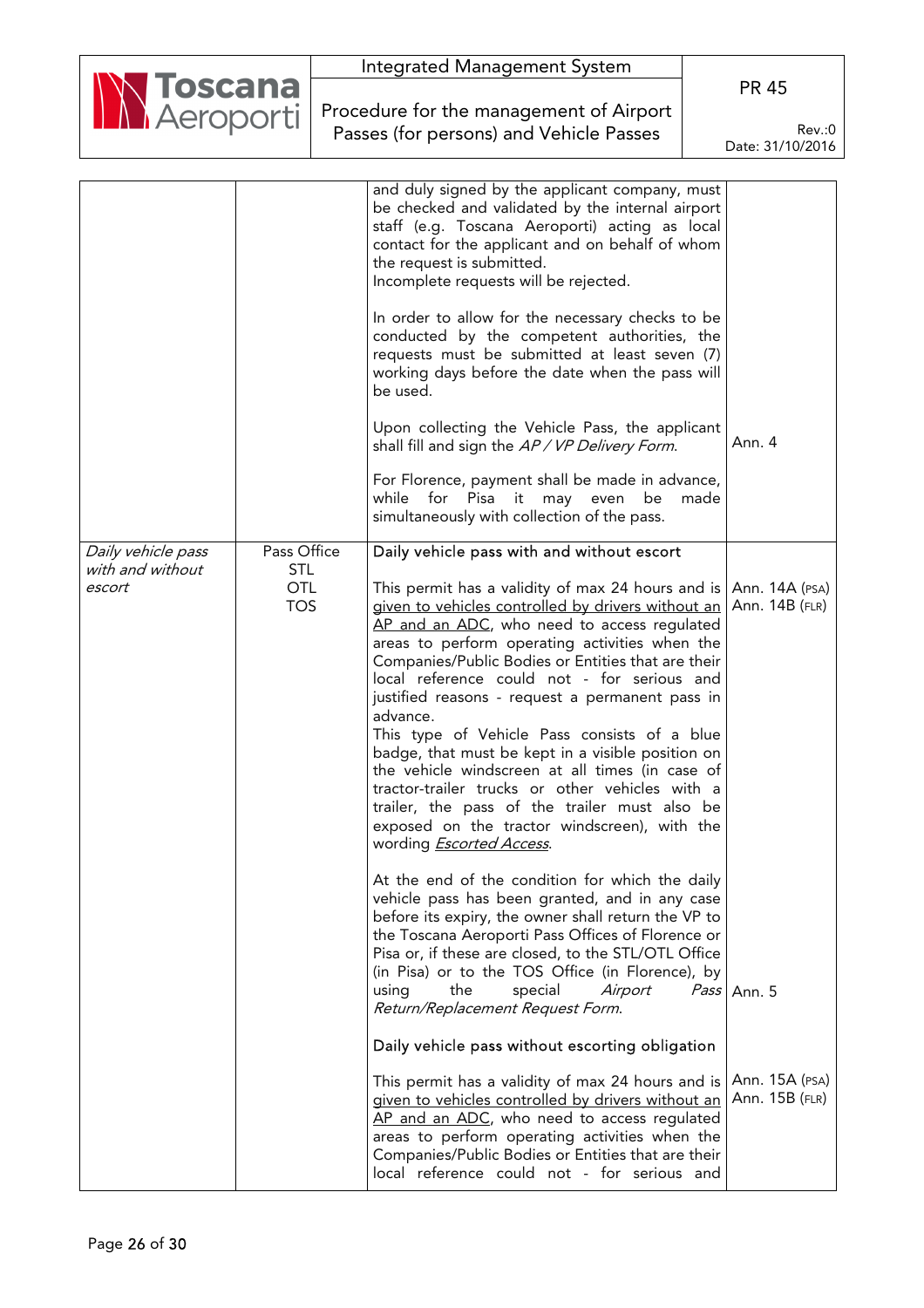| Integrated Management System                       |                  |
|----------------------------------------------------|------------------|
| Marcoporti Procedure for the management of Airport | <b>PR 45</b>     |
|                                                    |                  |
| Passes (for persons) and Vehicle Passes            | Rev.:0           |
|                                                    | Date: 31/10/2016 |

|                  |             | justified reasons - request a permanent pass in<br>advance.                                                                                                                                                                                                                                                                                                                                        |                |
|------------------|-------------|----------------------------------------------------------------------------------------------------------------------------------------------------------------------------------------------------------------------------------------------------------------------------------------------------------------------------------------------------------------------------------------------------|----------------|
|                  |             |                                                                                                                                                                                                                                                                                                                                                                                                    |                |
|                  |             | This type of Vehicle Pass consists of a light blue<br>badge, that must be kept in a visible position on<br>the vehicle windscreen at all times (in case of                                                                                                                                                                                                                                         |                |
|                  |             | tractor-trailer trucks or other vehicles with a<br>trailer, the pass of the trailer must also be                                                                                                                                                                                                                                                                                                   |                |
|                  |             | exposed on the tractor windscreen), with the                                                                                                                                                                                                                                                                                                                                                       |                |
|                  |             | wording <i>Unescorted Access (PSA or FLR)</i> .                                                                                                                                                                                                                                                                                                                                                    |                |
|                  |             | At the end of the condition for which the daily<br>vehicle pass has been granted, and in any case<br>before its expiry, the owner shall return the VP to<br>the Toscana Aeroporti Pass Offices of Florence or<br>Pisa or, if these are closed, to the STL/OTL Office<br>(in Pisa) or to the TOS Office (in Florence), by<br>Airport<br>using<br>the<br>special<br>Return/Replacement Request Form. | Pass Ann. 5    |
| Escorted and     | Pass Office | Escorted and unescorted daily vehicle passes                                                                                                                                                                                                                                                                                                                                                       |                |
| unescorted daily | <b>OTL</b>  | must be requested by an AP holder operating in                                                                                                                                                                                                                                                                                                                                                     |                |
| vehicle passes   | <b>STL</b>  | the airport (e.g. Toscana Aeroporti, Public                                                                                                                                                                                                                                                                                                                                                        |                |
|                  |             | Bodies/Entities, Carriers, Sub-Concessionaires,                                                                                                                                                                                                                                                                                                                                                    |                |
| How to obtain a  |             | etc.) by filling the <i>Daily Vehicle Pass Request</i>   Ann. 16A (PSA)                                                                                                                                                                                                                                                                                                                            |                |
| pass             |             | Form on behalf of the interested party.                                                                                                                                                                                                                                                                                                                                                            | Ann. 16B (FLR) |
|                  |             | Escorted and unescorted daily vehicle passes can                                                                                                                                                                                                                                                                                                                                                   |                |
|                  |             | be applied for and collected:                                                                                                                                                                                                                                                                                                                                                                      |                |
|                  |             | Pisa:<br>$\checkmark$                                                                                                                                                                                                                                                                                                                                                                              |                |
|                  |             | Monday to Friday, excluding holidays, from<br>08:30 to 17:00 from the Pass Office by                                                                                                                                                                                                                                                                                                               |                |
|                  |             | written<br>sending<br>request<br>to:<br>a                                                                                                                                                                                                                                                                                                                                                          |                |
|                  |             | OfficePermessi.PISA@toscana-aeroporti.com;                                                                                                                                                                                                                                                                                                                                                         |                |
|                  |             | $\checkmark$ from the STL Office at passenger security                                                                                                                                                                                                                                                                                                                                             |                |
|                  |             | gates, everyday from 04:30 to 08:30 and from                                                                                                                                                                                                                                                                                                                                                       |                |
|                  |             | 17:00 to 22:30 and Saturday, Sunday and                                                                                                                                                                                                                                                                                                                                                            |                |
|                  |             | holidays from 04:30 to 22:30 by using the e-                                                                                                                                                                                                                                                                                                                                                       |                |
|                  |             | mail address:                                                                                                                                                                                                                                                                                                                                                                                      |                |
|                  |             | TLS.PSA@toscana-aeroporti.com;                                                                                                                                                                                                                                                                                                                                                                     |                |
|                  |             | from the OTL Office located at the second                                                                                                                                                                                                                                                                                                                                                          |                |
|                  |             | floor of the Passenger Terminal, everyday                                                                                                                                                                                                                                                                                                                                                          |                |
|                  |             | from 22:30 to 04:30 by using the e-mail                                                                                                                                                                                                                                                                                                                                                            |                |
|                  |             | address:                                                                                                                                                                                                                                                                                                                                                                                           |                |
|                  |             | TLO.PSA@toscana-aeroporti.com<br>Florence:                                                                                                                                                                                                                                                                                                                                                         |                |
|                  |             | Monday to Friday from 08:00 to 18:00 from<br>$\checkmark$                                                                                                                                                                                                                                                                                                                                          |                |
|                  |             | the Pass Office by sending a written request                                                                                                                                                                                                                                                                                                                                                       |                |
|                  |             | Ufficio.Permessi.FLR@toscana-<br>to:                                                                                                                                                                                                                                                                                                                                                               |                |
|                  |             | aeroporti.com;                                                                                                                                                                                                                                                                                                                                                                                     |                |
|                  |             | $\checkmark$ Saturday, Sunday, holidays and when the                                                                                                                                                                                                                                                                                                                                               |                |
|                  |             | Pass Office is closed, to the Terminal                                                                                                                                                                                                                                                                                                                                                             |                |
|                  |             | Operations Supervisor<br>by writing<br>to:                                                                                                                                                                                                                                                                                                                                                         |                |
|                  |             | TOS.FLR@toscana-aeroporti.com;                                                                                                                                                                                                                                                                                                                                                                     |                |
|                  |             |                                                                                                                                                                                                                                                                                                                                                                                                    |                |
|                  |             | The following documentation must be enclosed                                                                                                                                                                                                                                                                                                                                                       |                |
|                  |             | with the request:                                                                                                                                                                                                                                                                                                                                                                                  |                |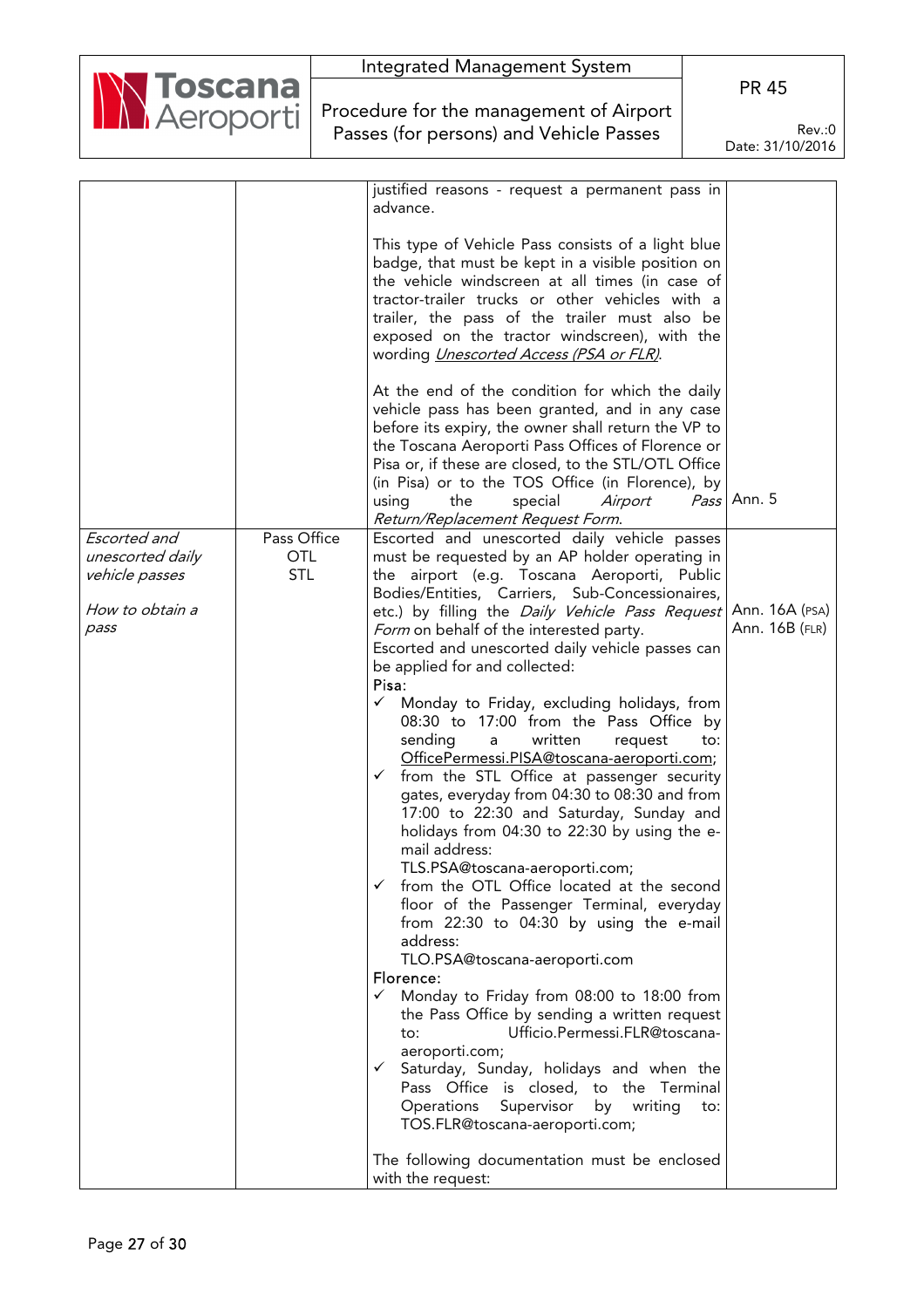

Procedure for the management of Airport Passes (for persons) and Vehicle Passes

PR 45

|                         | a front/back photocopy of the vehicle<br>$\checkmark$<br>logbook (tractor and any trailer) after<br>checking that the date of the last<br>been<br>servicing<br>has<br>completed<br>consistently with the following criteria:<br>vehicle mass $\leq$ 3.5 t: first service<br>$\circ$<br>4 years after vehicle registration<br>and subsequent services every 2<br>years afterwards;<br>vehicle mass $\ge$ 3.5 t: annual<br>$\circ$<br>servicing;<br>photocopy of the third-party liability<br>insurance with clear , indication of the<br>maximum coverage.<br>The maximum TPL coverage shall not be<br>lower than $\epsilon$ 6,000,000.00 for the vehicle<br>being used on the airport perimeter road<br>and $\epsilon$ 10,000,000.00 for all the other<br>areas;<br>a copy of the TPL insurance certificate<br>$\checkmark$<br>and slip;<br>if it is an urgent case, if the insurance<br>$\checkmark$ |  |
|-------------------------|-------------------------------------------------------------------------------------------------------------------------------------------------------------------------------------------------------------------------------------------------------------------------------------------------------------------------------------------------------------------------------------------------------------------------------------------------------------------------------------------------------------------------------------------------------------------------------------------------------------------------------------------------------------------------------------------------------------------------------------------------------------------------------------------------------------------------------------------------------------------------------------------------------|--|
|                         | policy contains sub-limits or excesses,<br>their coverage shall be paid by the<br>insured party.                                                                                                                                                                                                                                                                                                                                                                                                                                                                                                                                                                                                                                                                                                                                                                                                      |  |
|                         | The party concerned must appear personally at<br>the Pass Office (for Pisa, Pass/STL/OTL Offices;<br>for Florence, Pass/TOS Offices) either upon<br>delivery of the pass or later, when the pass is<br>returned, with an accompanying person of the<br>applicant organization, owner of an AP as a<br>quarantor for access.                                                                                                                                                                                                                                                                                                                                                                                                                                                                                                                                                                           |  |
|                         | Due to the restrictions imposed by the<br>authorities, this access mode must be minimized<br>to very few really urgent and non-deferrable<br>exceptions. For this reason, we kindly invite all<br>the Entities and Organizations to schedule airport<br>accesses as much as possible well in advance in<br>order to allow the time required to issue a regular<br>Pass.                                                                                                                                                                                                                                                                                                                                                                                                                                                                                                                               |  |
| <b>Special Vehicles</b> | All the vehicles not identified by a number plate<br>that operate in the sterile area must bear a serial<br>number on their bodies or any other useful<br>indication that they are vehicles in use in the<br>airport, so that they can be rapidly and safely<br>identified as specified in point 1.2.6.9 of Reg. EU<br>1998/2015.<br>The continuous and full efficiency of all service<br>vehicles must be ensured by the owner or user<br>Entity or Organization in compliance with the<br>applicable legislation.                                                                                                                                                                                                                                                                                                                                                                                   |  |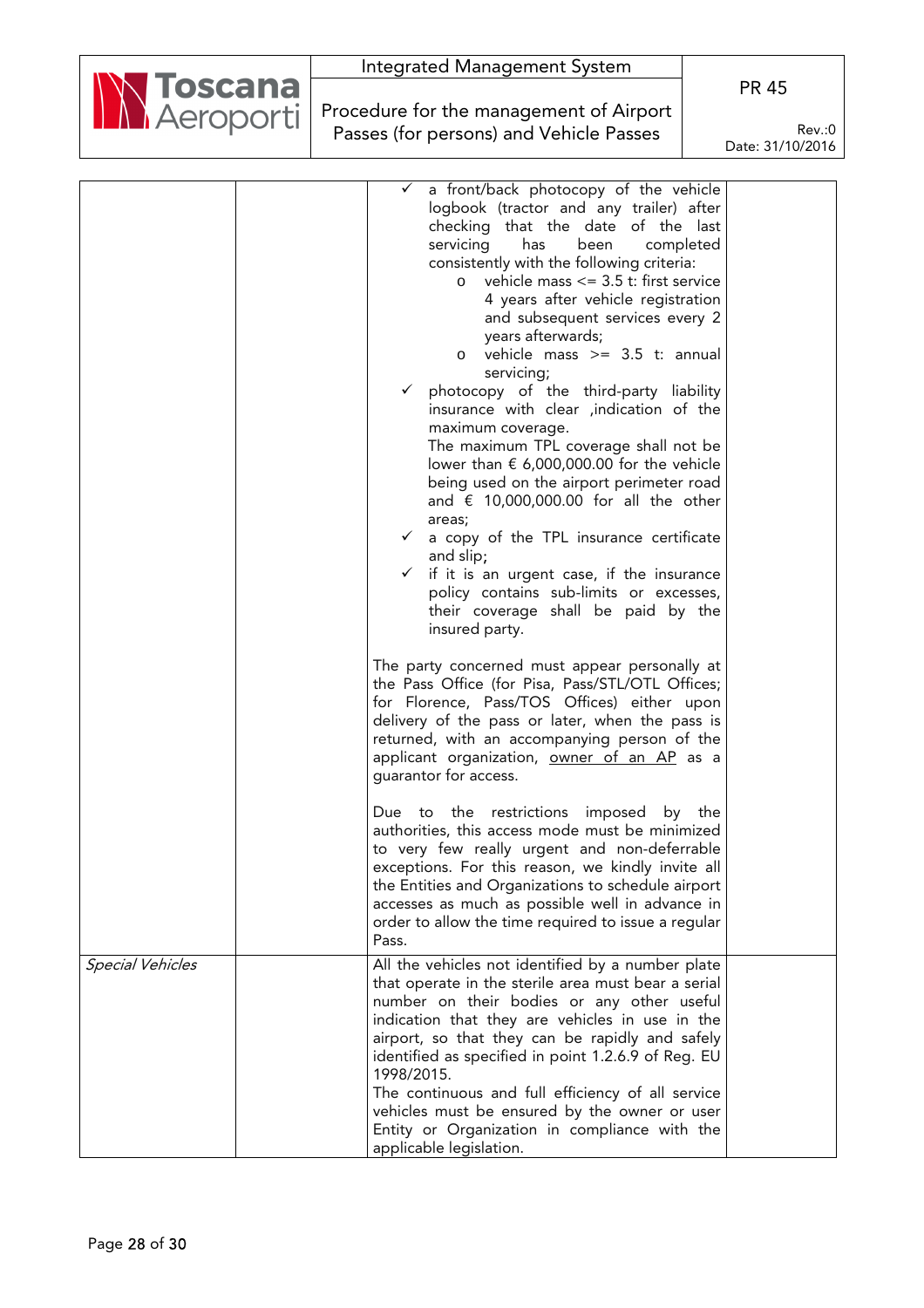|  | Integrated Management System                          |                            |
|--|-------------------------------------------------------|----------------------------|
|  | Marcoporti<br>Procedure for the management of Airport | <b>PR 45</b>               |
|  |                                                       |                            |
|  | Passes (for persons) and Vehicle Passes               | Rev.:0<br>Date: 31/10/2016 |

| Tariffs | The applicable Tariff Book is provided in the Ann. 17       |  |
|---------|-------------------------------------------------------------|--|
|         | Annex to this Procedure.                                    |  |
|         | Unless otherwise agreed elsewhere, the fees for             |  |
|         | APs and VPs are to be paid by the                           |  |
|         | Company/Organization or Public Body/Entity                  |  |
|         | (Employer) of the Applicant.                                |  |
|         | The established fees can be paid as specified               |  |
|         | below:                                                      |  |
|         | Pisa:                                                       |  |
|         |                                                             |  |
|         | $\checkmark$ at the Pass Office in working days from        |  |
|         | Monday to Friday, with the exclusion of                     |  |
|         | holidays, from 08:30 to 17:00;                              |  |
|         | at the Air Ticket Office only when the Pass<br>$\checkmark$ |  |
|         | Office is closed; or                                        |  |
|         | by bank transfer to<br>$\checkmark$                         |  |
|         | Cassa di Risparmio di Lucca Pisa Livorno by                 |  |
|         | using the following details:                                |  |
|         | Banco Popolare Società Cooperativa                          |  |
|         | Agenzia Aerostazione - 56100 Pisa                           |  |
|         | BIC: BAPPIT21U03                                            |  |
|         | IBAN: IT20P0503414081000000178916                           |  |
|         |                                                             |  |
|         | Account in the name of: Toscana                             |  |
|         | Aeroporti S.p.A.                                            |  |
|         | Florence:                                                   |  |
|         | payment and submission of evidence of the<br>$\checkmark$   |  |
|         | bank transfer to the Pass Office. Bank details:             |  |
|         | Banca Monte dei Paschi di Siena, Agenzia 64:                |  |
|         | Account in the name of: Toscana Aeroporti                   |  |
|         | S.p.A.                                                      |  |
|         | <b>IBAN</b>                                                 |  |
|         | IT75L0103002864 000002882050                                |  |
|         | BIC/SWIFT - PASCITM1W39 (for payments                       |  |
|         | from abroad).                                               |  |
|         |                                                             |  |
|         | Any administrative fee for the related services             |  |
|         |                                                             |  |
|         | must be paid, except for any different indication,          |  |
|         | simultaneously with the collection of the Pass.             |  |
|         | Toscana Aeroporti reserves the right to change              |  |
|         | prices at any time.                                         |  |
|         |                                                             |  |
|         | When making a payment, the applicant must fill              |  |
|         | in the code and amount of services requested.               |  |
|         |                                                             |  |
|         | If multiple different services are requested, the           |  |
|         | total sum can be paid with a single payment                 |  |
|         | transaction, always by specifying the code and              |  |
|         | amount of services requested in the appropriate             |  |
|         | space ("Reason for payment").                               |  |
|         |                                                             |  |
|         | For invoicing purposes, the Applicant must                  |  |
|         | completely fill the specific section in the request         |  |
|         |                                                             |  |
|         | forms with the information required, namely:                |  |
|         | $\checkmark$ company name (name and surname if              |  |
|         | applicant is a natural person/individual)                   |  |
|         | registered address (or personal residence<br>$\checkmark$   |  |